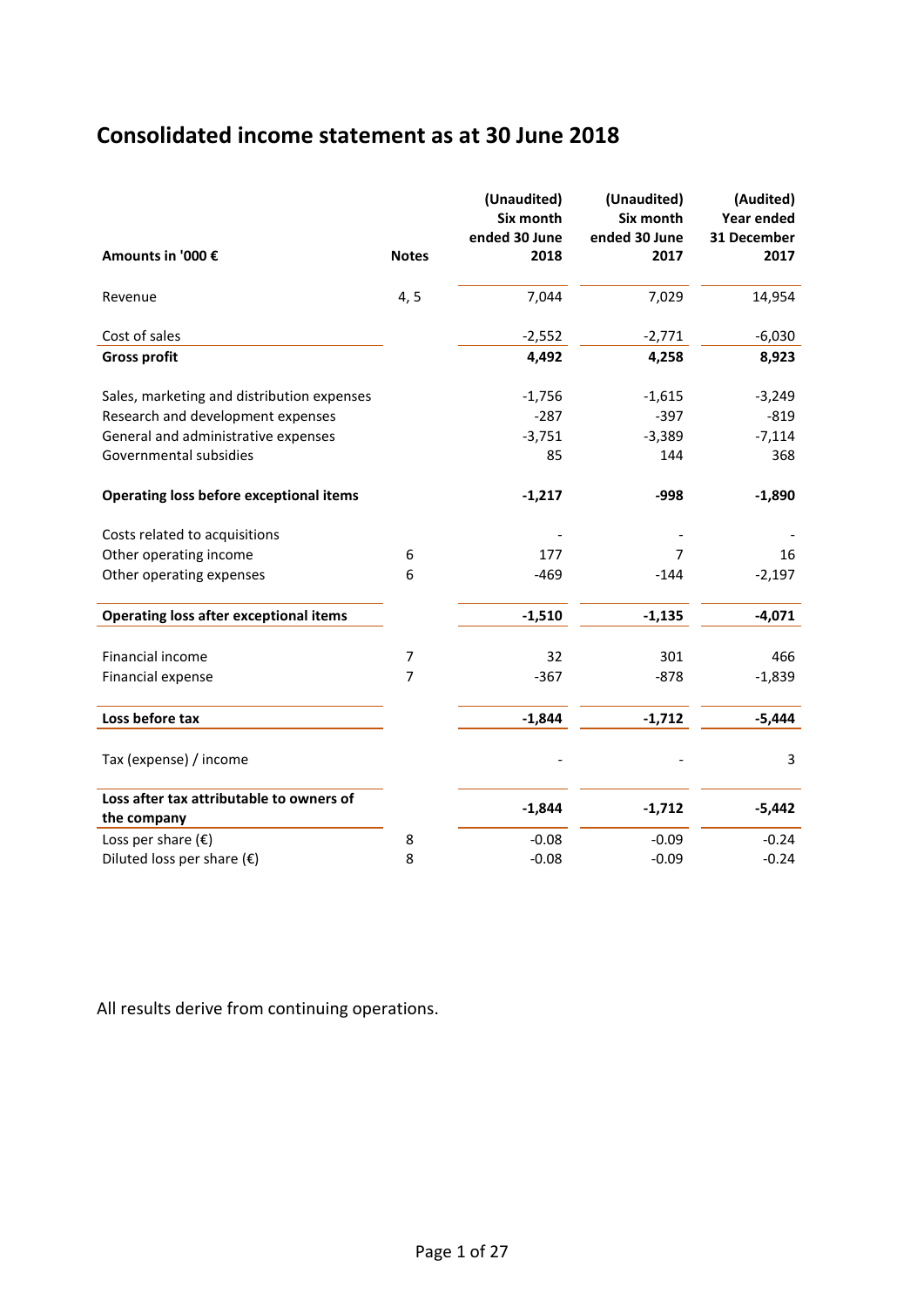# **Consolidated statement of comprehensive income as at 30 June 2018**

|                                                                        |              | (Unaudited)<br>Six month<br>ended 30 June | (Unaudited)<br>Six month<br>ended 30 June | (Audited)<br>Year ended<br>31 December |
|------------------------------------------------------------------------|--------------|-------------------------------------------|-------------------------------------------|----------------------------------------|
| Amounts in '000 €                                                      | <b>Notes</b> | 2018                                      | 2017                                      | 2017                                   |
| Loss after tax                                                         |              | $-1,844$                                  | $-1,712$                                  | -5,442                                 |
| Items that will not be reclassified<br>subsequently to profit or loss: |              |                                           |                                           |                                        |
| <b>Actuarial differences IAS19R</b>                                    |              |                                           |                                           | 2                                      |
| Items that may be reclassified<br>subsequently to profit or loss:      |              |                                           |                                           |                                        |
| <b>Translation reserves</b>                                            |              | $-3$                                      | $-7$                                      | 8                                      |
| <b>Total comprehensive loss</b>                                        |              | $-1,847$                                  | $-1,719$                                  | $-5,432$                               |
| Comprehensive loss attributable to:                                    |              |                                           |                                           |                                        |
| Owners of the company (*)                                              |              | $-1,847$                                  | $-1,719$                                  | -5,432                                 |

(\*) There are no non-controlling interests.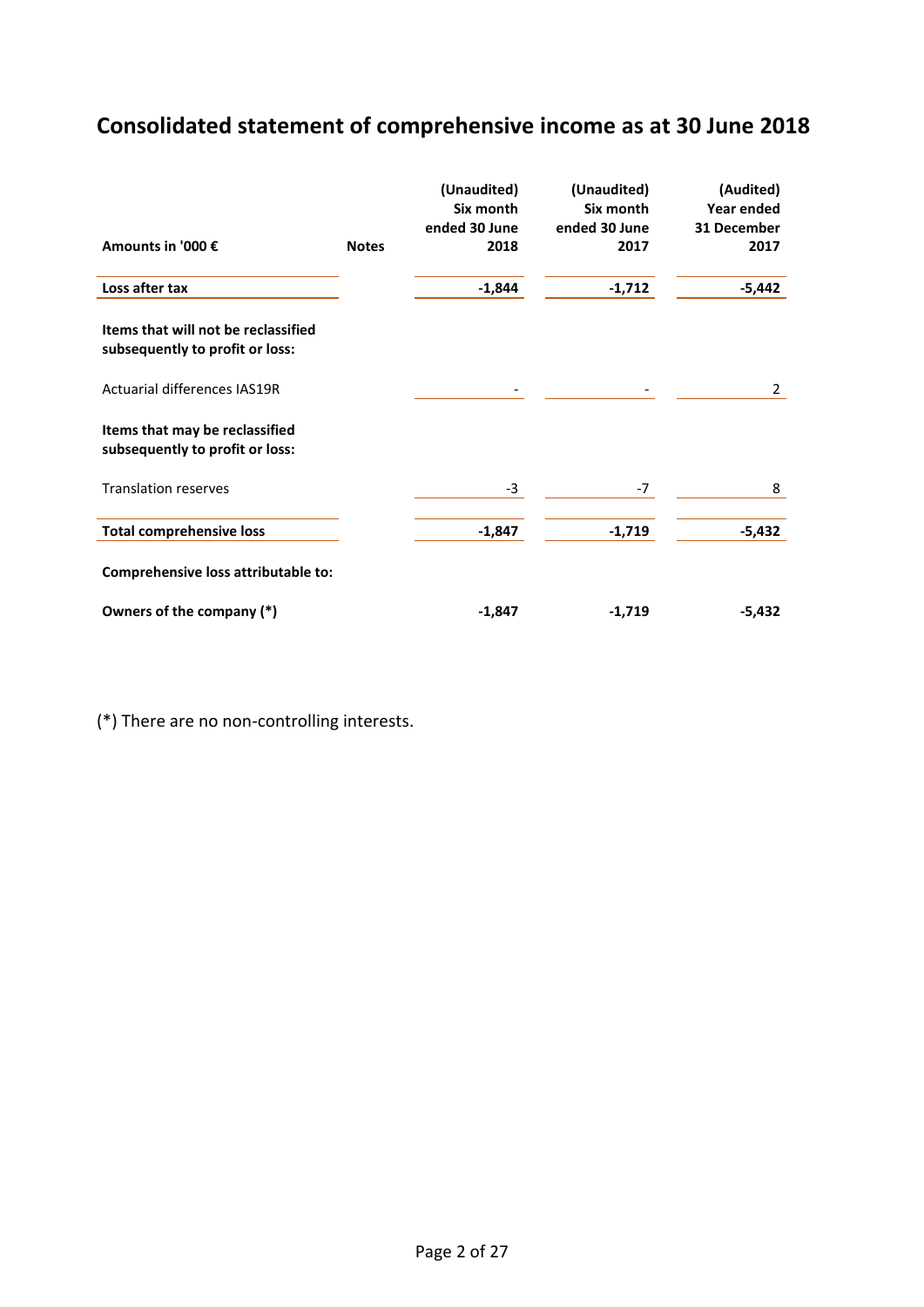# **Statement of financial position as at 30 June 2018**

|                                                  |              | (Unaudited)<br>Six month<br>ended 30 June | (Audited)<br>Year ended<br>31 December |
|--------------------------------------------------|--------------|-------------------------------------------|----------------------------------------|
| Amounts in '000 €                                | <b>Notes</b> | 2018                                      | 2017                                   |
| Goodwill                                         | 9            | 18,212                                    | 16,466                                 |
| Other intangible assets                          |              | 4,656                                     | 4,840                                  |
| Property, plant and equipment                    |              | 1,561                                     | 1,573                                  |
| Non-current financial assets                     |              | 247                                       | 238                                    |
| Other long-term assets                           |              |                                           |                                        |
| <b>Non-current assets</b>                        |              | 24,676                                    | 23,116                                 |
| Inventories and work in progress                 | 10           | 3,113                                     | 1,942                                  |
| Trade and other receivables                      |              | 4,018                                     | 3,804                                  |
| Tax receivables                                  |              | 337                                       | 271                                    |
| Prepayments                                      |              | 449                                       | 537                                    |
| Short-term investments                           |              | 22                                        | 10                                     |
| Cash & cash equivalents                          |              | 2,134                                     | 4,345                                  |
| <b>Current assets</b>                            |              | 10,072                                    | 10,908                                 |
| <b>Total assets</b>                              |              | 34,748                                    | 34,024                                 |
| Bank overdrafts and current portion of long-term |              |                                           |                                        |
| borrowings                                       | 11           | 3,099                                     | 2,778                                  |
| Contingent consideration (current portion)       | 12           | 1,552                                     | 1,126                                  |
| Short-term provisions                            |              | 78                                        | 50                                     |
| Trade and other liabilities                      |              | 3,390                                     | 3,692                                  |
| <b>Tax liabilities</b>                           |              |                                           |                                        |
| Other current liabilities                        |              | 79                                        | 137                                    |
| <b>Total current liabilities</b>                 |              | 8,199                                     | 7,783                                  |
| Net current (liabilities) / assets               |              | 1,874                                     | 3,125                                  |
| Borrowings and convertible bond notes            | 11           | 3,199                                     | 1,115                                  |
| Contingent consideration (non-current portion)   | 12           |                                           |                                        |
| Retirement benefit obligations                   |              | 14                                        | 14                                     |
| Long-term provisions                             |              | 146                                       | 158                                    |
| Deferred tax liabilities                         |              | 41                                        | 41                                     |
| Other long term liabilities                      | 13           | 132                                       |                                        |
| <b>Total non-current liabilities</b>             |              | 3,531                                     | 1,327                                  |
| <b>Total liabilities</b>                         |              | 11,730                                    | 9,111                                  |
| <b>Net assets</b>                                |              | 23,018                                    | 24,914                                 |
|                                                  |              |                                           |                                        |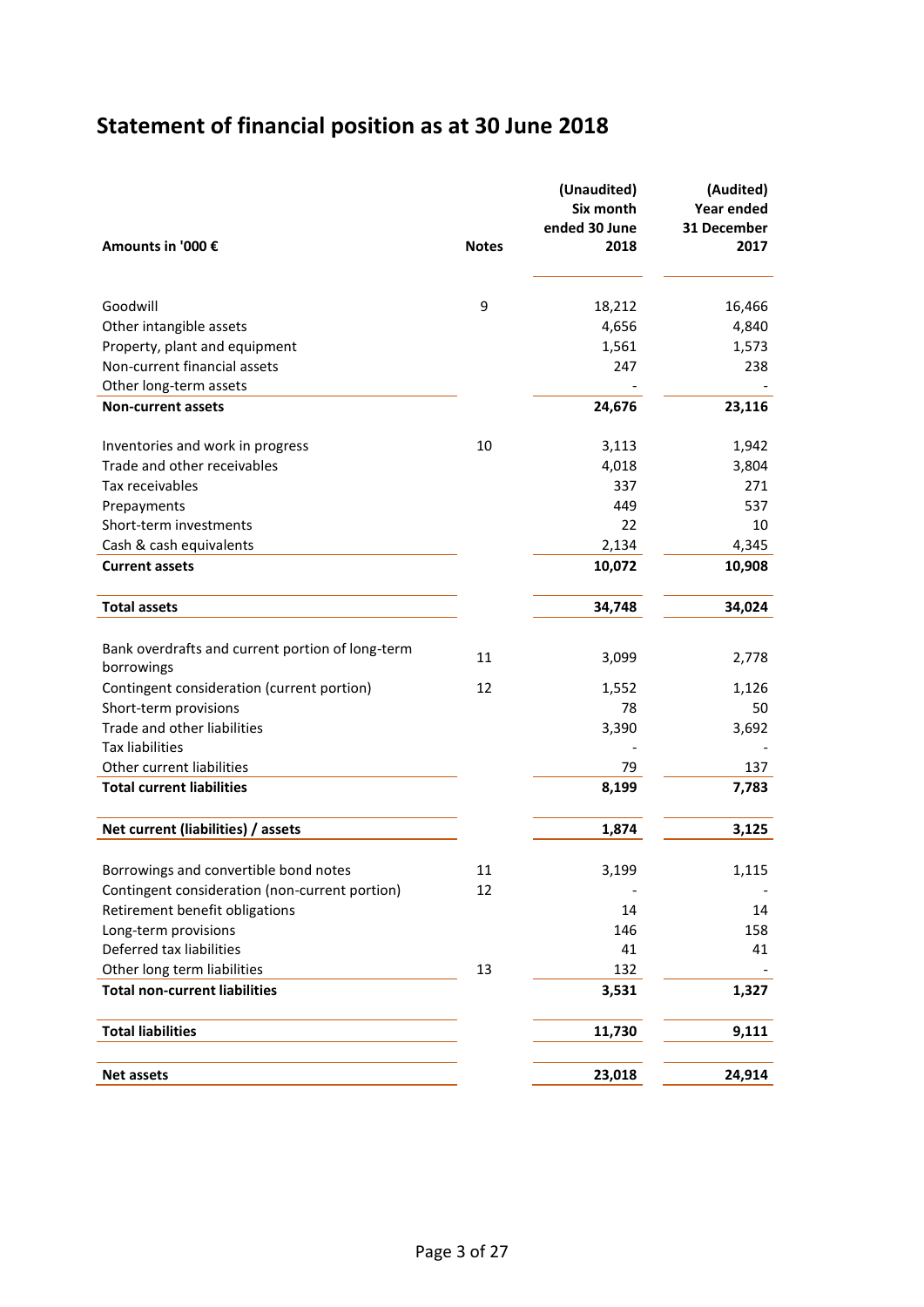# **Statement of financial position as at 30 June 2018**

| Amounts in '000 €                    | <b>Notes</b> | (Unaudited)<br>Six month<br>ended 30 June<br>2018 | (Audited)<br>Year ended<br>31 December<br>2017 |
|--------------------------------------|--------------|---------------------------------------------------|------------------------------------------------|
| Share capital                        |              | 2,511                                             | 2,511                                          |
| Share premium account                |              | 58,228                                            | 58,281                                         |
| Own shares                           |              | $-171$                                            | $-176$                                         |
| Other reserves                       |              | $-2,818$                                          | $-2,815$                                       |
| Equity reserve                       |              | 422                                               | 422                                            |
| <b>Retained losses</b>               |              | $-35,153$                                         | $-33,309$                                      |
| Total equity - owners of the company |              | 23,018                                            | 24,914                                         |
| <b>Total equity</b>                  |              | 23,018                                            | 24,914                                         |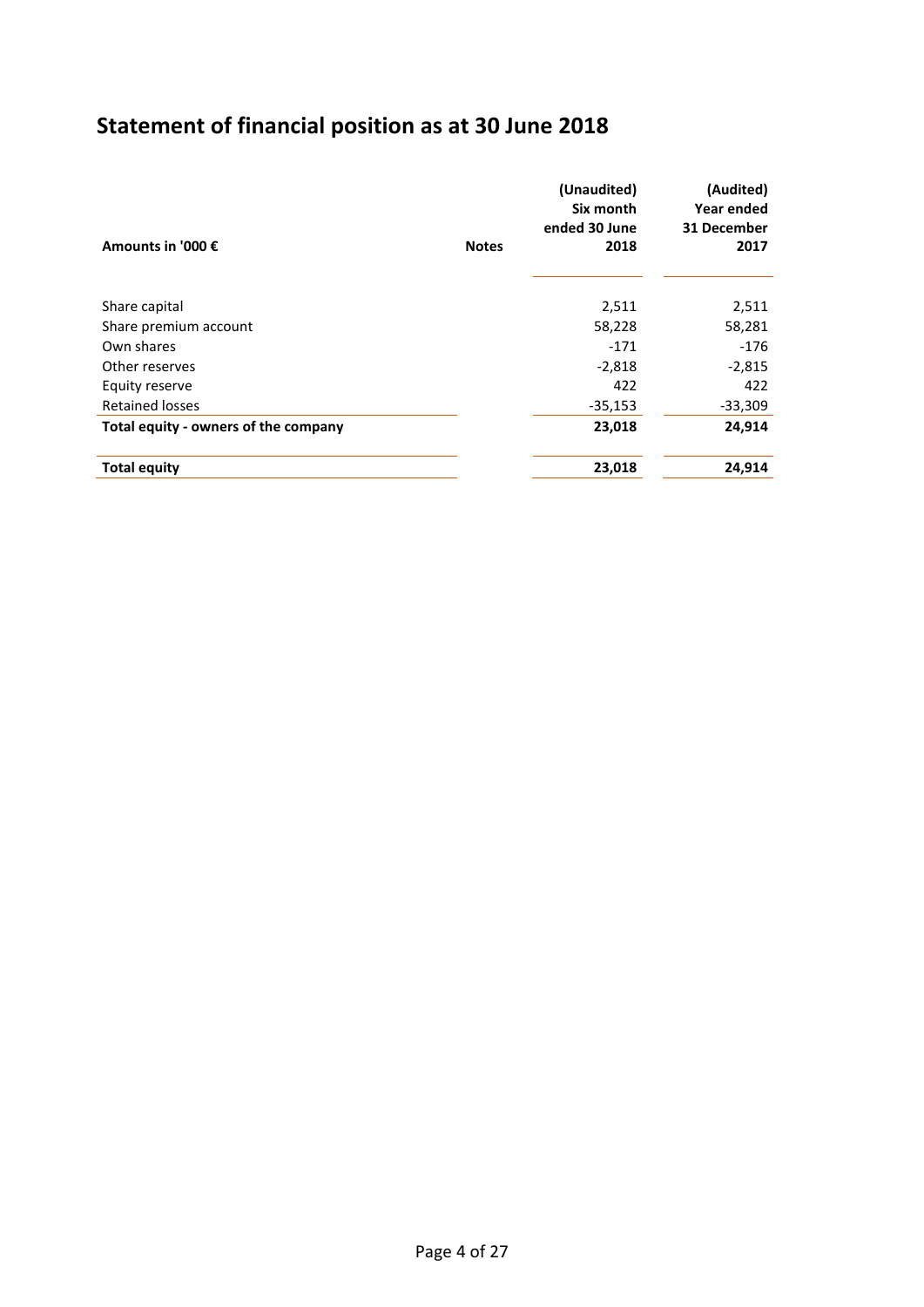# **Statement of changes in equity as at 30 June 2018**

Amounts in '000 € **Other group reserves**

|                                                       | Share<br>Notes capital | Share<br>premium shares | Own    | <b>Equity</b><br>reserves | <b>Acquisition</b><br>of the<br>shares of<br>design | <b>Primer</b> Translation<br>reserve | Other<br>comprehensive<br>income on<br>retirement<br>benefits | <b>Total</b>             | <b>Retained</b><br>loss  | <b>Total</b><br>equity |
|-------------------------------------------------------|------------------------|-------------------------|--------|---------------------------|-----------------------------------------------------|--------------------------------------|---------------------------------------------------------------|--------------------------|--------------------------|------------------------|
| <b>Balance at 1 January 2017</b>                      | 1 1 6 1                | 47 120                  | $-165$ | 345                       | $-2948$                                             | 135                                  | $-13$                                                         | $-2826$                  | $-27867$                 | 17768                  |
| Actuarial gains on retirement<br>benefits             |                        |                         |        |                           |                                                     |                                      | $\overline{2}$                                                | $\overline{2}$           |                          | $\overline{2}$         |
| <b>Translation differences</b>                        |                        |                         |        |                           |                                                     | 8                                    | $\overline{\phantom{a}}$                                      | 8                        | $\overline{\phantom{a}}$ | 8                      |
| Loss for the period                                   |                        |                         |        |                           |                                                     |                                      |                                                               | $\overline{\phantom{a}}$ | $-5442$                  | $-5442$                |
| Total comprehensive income /<br>(loss) for the period |                        |                         |        |                           |                                                     | 8                                    | $\mathbf{2}$                                                  | 10                       | $-5442$                  | $-5432$                |
| Issue of share capital                                | 1 2 1 8                | 9685                    |        |                           |                                                     |                                      | $\overline{\phantom{a}}$                                      |                          | $\overline{\phantom{a}}$ | 10 903                 |
| Own shares acquired/sold in<br>the period             |                        |                         | $-11$  |                           |                                                     |                                      |                                                               | $\overline{\phantom{a}}$ | $\overline{\phantom{a}}$ | $-11$                  |
| Other changes                                         | 132                    | 1476                    | $\sim$ | 77                        |                                                     | $\overline{a}$                       | $\overline{a}$                                                |                          | $\overline{a}$           | 1685                   |
| <b>Balance at 31 December 2017</b>                    | 2511                   | 58 281                  | $-176$ | 422                       | $-2948$                                             | 143                                  | $-11$                                                         | $-2816$                  | $-33310$                 | 24 9 14                |
| Actuarial gains on retirement<br>benefits             |                        |                         |        |                           |                                                     |                                      |                                                               |                          |                          |                        |
| <b>Translation differences</b>                        |                        |                         |        |                           |                                                     | $-3$                                 | $\overline{a}$                                                | $-3$                     | ÷,                       | $-3$                   |
| Loss for the period                                   |                        |                         |        |                           |                                                     |                                      |                                                               | $\overline{\phantom{a}}$ | $-1844$                  | $-1844$                |
| Total comprehensive income /<br>(loss) for the period |                        |                         |        |                           |                                                     | $-3$                                 |                                                               | $-3$                     | $-1844$                  | $-1847$                |
| Issue of share capital                                |                        | $-53$                   |        |                           |                                                     |                                      |                                                               |                          | $\overline{a}$           | $-53$                  |
| Own shares acquired/sold in<br>the period             |                        |                         | 5      |                           |                                                     |                                      |                                                               |                          | $\blacksquare$           | 5                      |
| Other changes                                         |                        |                         |        |                           |                                                     |                                      |                                                               |                          |                          |                        |
| Balance at 30 June 2018                               | 2511                   | 58 228                  | $-171$ | 422                       | $-2948$                                             | 140                                  | $-11$                                                         | $-2819$                  | $-35154$                 | 23 018                 |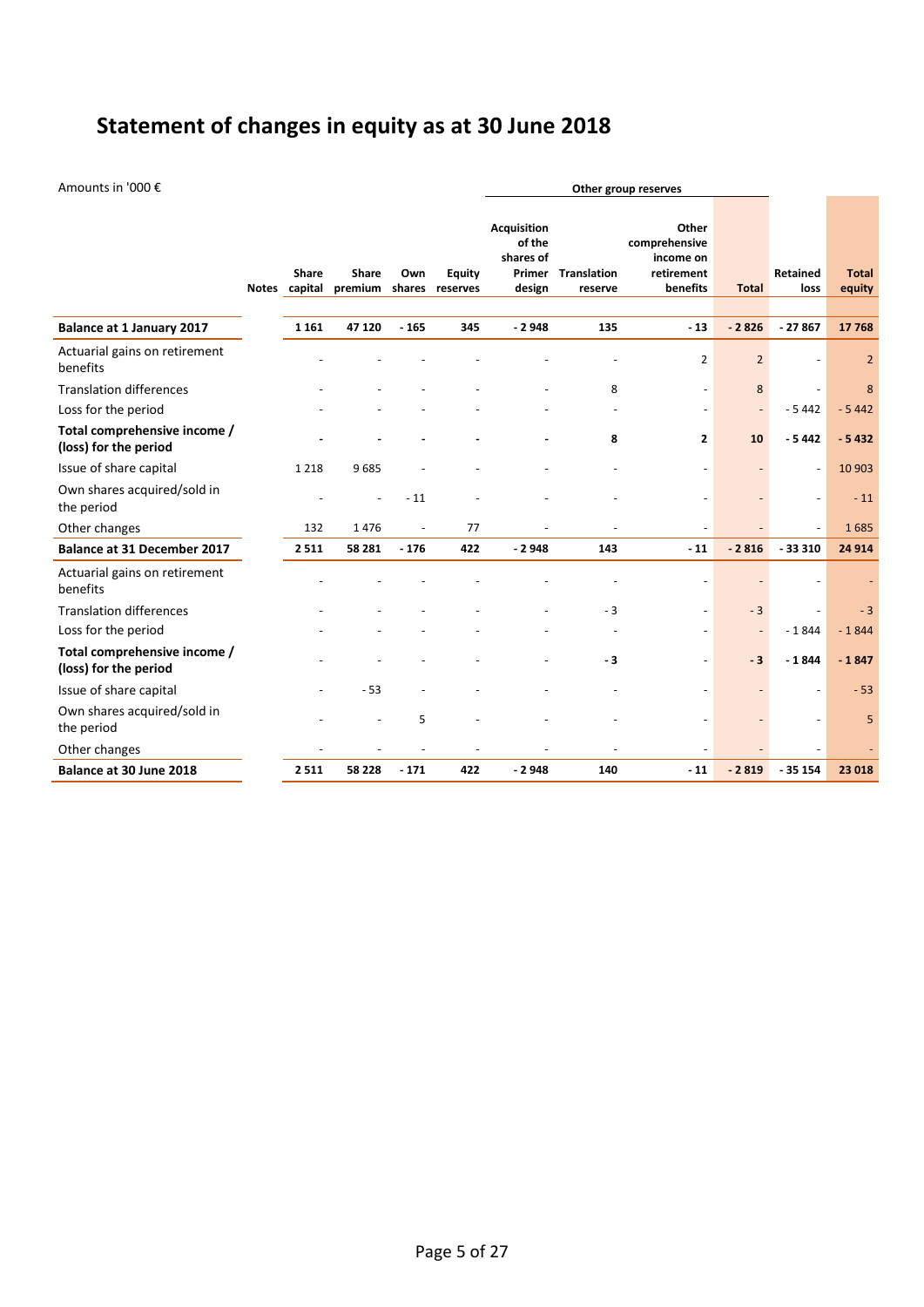## **Statement of cash flows as at 30 June 2018**

| Amounts in '000 €                                          | <b>Notes</b> | (Unaudited)<br>Six month<br>ended 30 June<br>2018 | (Unaudited)<br>Six month<br>ended 30 June<br>2017 | (Audited)<br>Year ended<br>31 December<br>2017 |
|------------------------------------------------------------|--------------|---------------------------------------------------|---------------------------------------------------|------------------------------------------------|
| Net cash used in operating activities                      | 15           | $-1,882$                                          | $-2,122$                                          | $-4,646$                                       |
| <b>Investing activities</b>                                |              |                                                   |                                                   |                                                |
| Proceeds on disposal of property, plant and equipment      |              |                                                   | 1                                                 |                                                |
| Purchases of intangible assets                             |              | $-201$                                            | $-60$                                             | -64                                            |
| Purchases of property, plant and equipment                 |              | $-171$                                            | $-226$                                            | $-914$                                         |
| Purchases of trading investments                           |              | -9                                                |                                                   | $-101$                                         |
| Acquisition of subsidiary / activity net of cash acquired  |              | $-2,032$                                          | -68                                               | $-1,747$                                       |
| Other investing activities                                 |              | $-12$                                             | -99                                               |                                                |
| Net cash generated from investing activities               |              | $-2,426$                                          | $-453$                                            | $-2,826$                                       |
| Repayments of borrowings                                   |              | $-1,540$                                          | $-1,000$                                          | $-3,296$                                       |
| Proceeds on issue of borrowings and bond notes             |              | 3,958                                             | 1,370                                             | 2,722                                          |
| Proceeds on issue of shares                                |              | $-53$                                             | 2,822                                             | 11,080                                         |
| Disposal (purchase) of own shares - Net                    |              | 5                                                 | $-15$                                             | $-11$                                          |
| Paid interest expenses                                     |              | $-281$                                            | $-863$                                            | $-1,506$                                       |
| Net cash generated from financing activities               |              | 2,089                                             | 2,314                                             | 8,989                                          |
| Net increase/(decrease) in cash and cash equivalents       |              | $-2,219$                                          | $-261$                                            | 1,517                                          |
| Cash and cash equivalents at beginning of year /<br>period |              | 4,345                                             | 2,856                                             | 2,856                                          |
| Effect of foreign exchange rate changes                    |              | 8                                                 | $-18$                                             | $-27$                                          |
| Cash and cash equivalents at end of year / period          |              | 2,134                                             | 2,577                                             | 4,345                                          |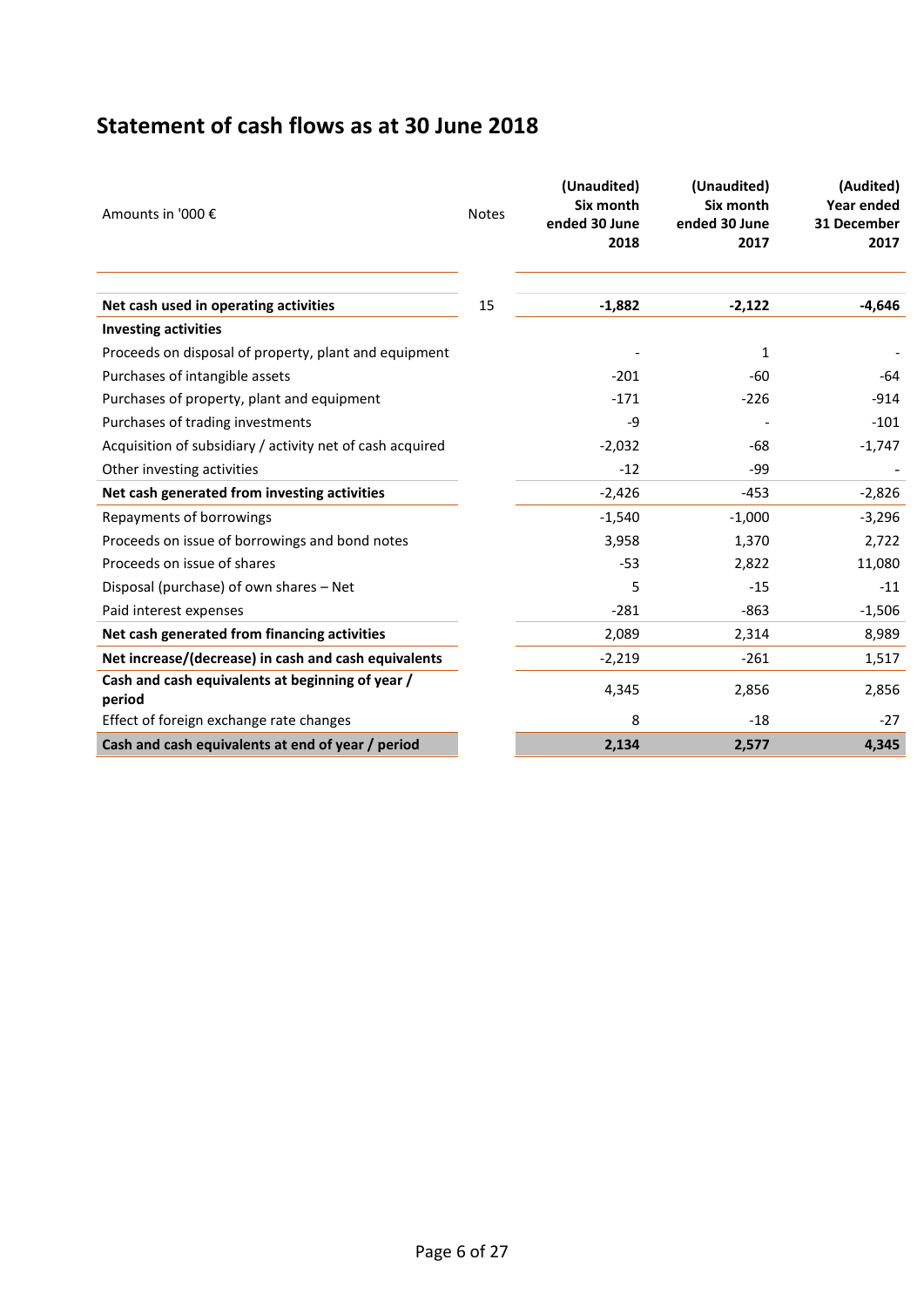### **1. GENERAL INFORMATION AND BASIS OF PREPARATION**

Novacyt S.A is incorporated in France and its principal activities are specialising in cancer and infectious disease diagnostics and services. Its registered office is located at 13 Avenue Morane Saulnier, 78140 Vélizy Villacoublay.

The financial information contained in this report comprises the consolidated financial statements of the Company and its subsidiaries (hereinafter referred to collectively as **"the Group"**). They are prepared and presented in '000s of euros.

The financial information includes all companies under exclusive control. The Company does not exercise joint control or have significant influence over other companies. Subsidiaries are consolidated from the date on which the Group obtains effective control. It has been prepared in accordance with the recognition and measurement requirements of International Financial Reporting Standards as adopted for use in the EU (IFRSs). The accounting policies applied by the Group in this financial information are the same as those applied by the Group in its financial statements for the year ended 31<sup>st</sup> December 2017 and which form the basis of the 2018 financial statements except for a number of new and amended standards which have become effective since the beginning of the previous financial year. These new and amended standards are not expected to materially affect the Group.

This condensed consolidated interim financial information does not constitute full statutory accounts. Statutory accounts for the year ended 31<sup>st</sup> December 2017 were approved by the Board of Directors and have been delivered to the Registrar of Companies. The auditor's report on those accounts was unqualified. The financial information for the half years 30 June 2018 and 30 June 2017 is unaudited and the twelve months to 31 December 2017 is audited.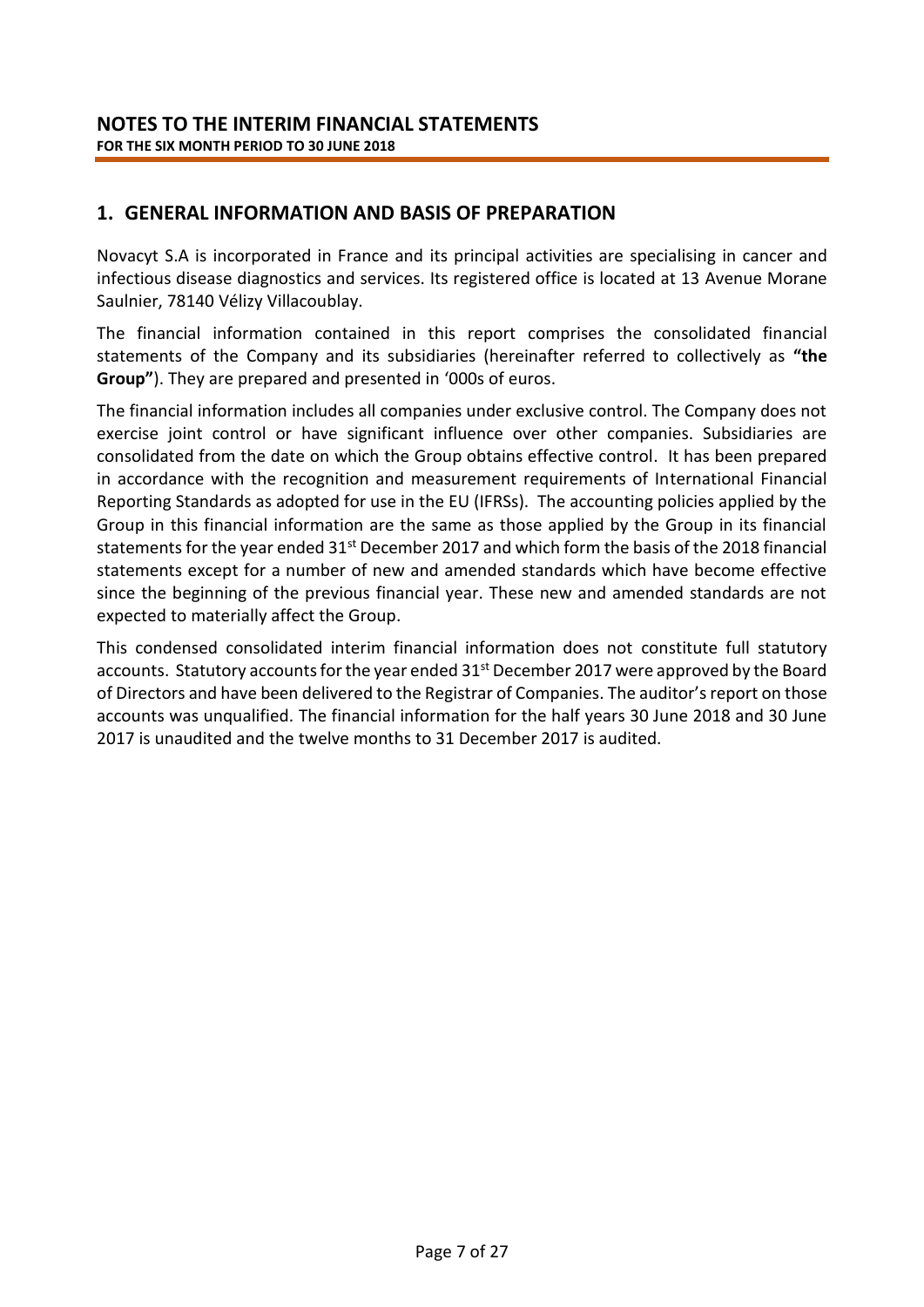### **2. SUMMARY OF ACCOUNTING POLICIES APPLIED BY THE GROUP**

The financial information has been prepared on the historical cost basis except in respect of those financial instruments that have been measured at fair value. Historical cost is generally based on the fair value of the consideration given in exchange for the goods and services.

Fair value is the price that would be received to sell an asset or paid to transfer a liability in an orderly transaction between market participants at the measurement date, regardless of whether that price is directly observable or estimated using another valuation technique. In estimating the fair value of an asset or a liability, the Group takes into account the characteristics of the asset or liability if market participants would take those characteristics into account when pricing the asset or liability at the measurement date. Fair value for measurement and/or disclosure purposes in the financial information is determined on such a basis, except for leasing transactions that are within the scope of IAS 17, and measurements that have some similarities to fair value but are not fair value, such as net realisable value in IAS 2 or value in use in IAS 36.

The areas where assumptions and estimates are material in relation to the financial information are the measurement of goodwill resulting from the Company's acquisition of the Infectious Diseases business from Omega Diagnostics Ltd on the 28th June 2018 and Primerdesign (see note 18 of the 2017 Statutory Accounts for further details), the carrying amounts and useful lives of intangible assets (see note 19 of the 2017 Statutory Accounts for further details), deferred taxes (see note 22 of the 2017 Statutory Accounts for further details), trade receivables (see note 24 of the 2017 Statutory Accounts for further details) and provisions for risks and other provisions related to the operating activities (see note 29 of the 2017 Statutory Accounts for further details).

Due to the acquisition of the Infectious Diseases business from Omega Diagnostics Ltd occurring at the end of June 2018, the required purchase price allocation ("PPA") adjustments and proforma P&L will be booked and shown in the year end financials due to the lack of time to complete the exercise between the acquisition date and publication of the half year results. As a result the Goodwill balance is a provisional number and as part of the PPA process we expect to create a number of intangible assets (such as customer relationships) reducing the Goodwill balance.

The accounting policies set out below have been applied consistently to all periods presented in the financial information.

### **Going concern**

The Directors have, at the time of approving the financial statements, a reasonable expectation that the Company has adequate resources to continue in operational existence for the foreseeable future. Thus they adopt the going concern basis of accounting in preparing the financial statements.

In making this assessment the Directors have considered the following elements:

- a positive cash balance at 30 June 2018 of €2,134,000;
- the repayment of the current bond borrowings according to the agreed repayment schedules;
- the working capital requirements of the business based on the latest cash flow forecasts;
- In the event that the Group doesn't meet its cash flow forecasts for any reason, the Board believes that the Group has a number of options available to it to maintain sufficient headroom in the business."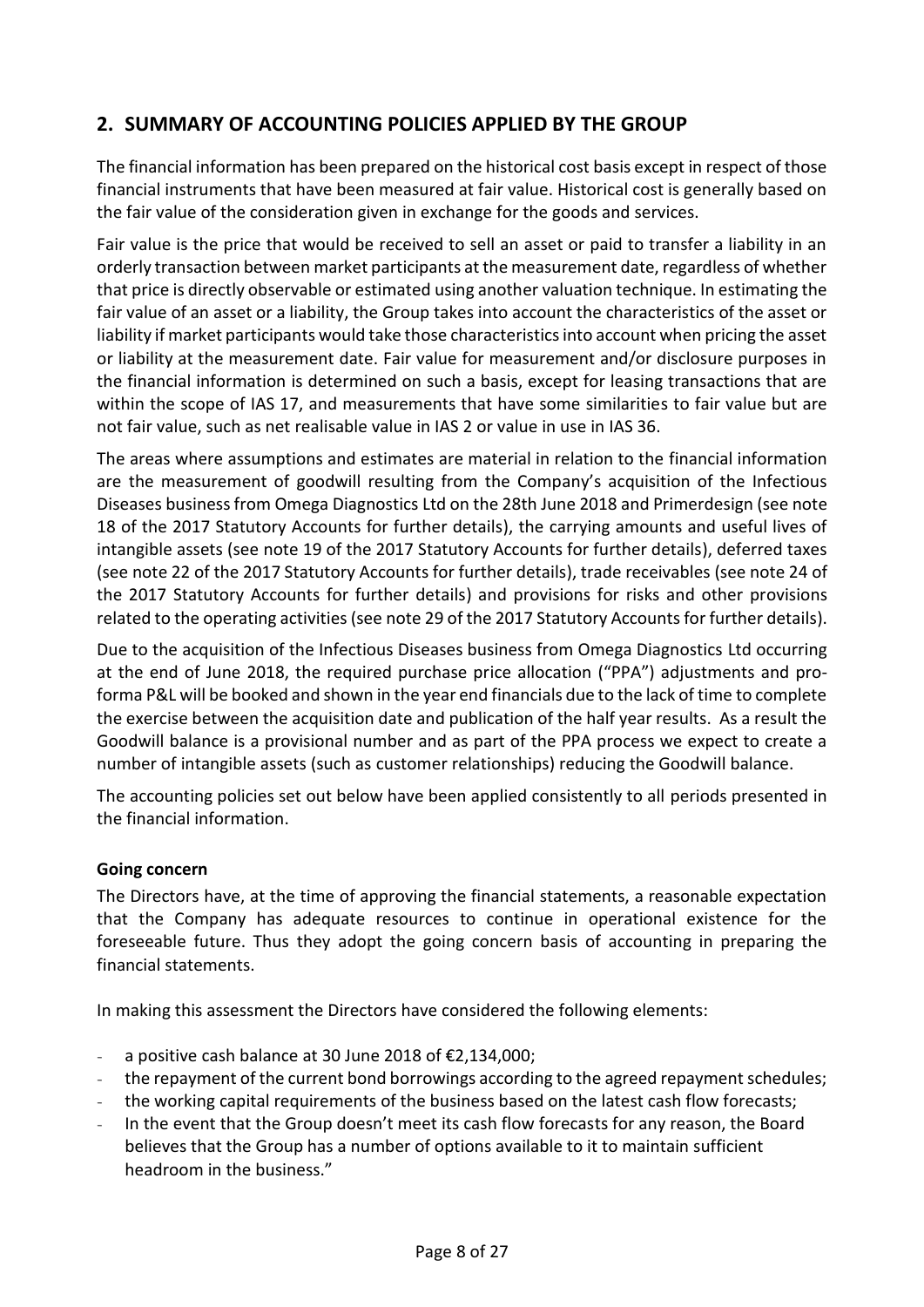### **Business combinations and measurement of goodwill**

### **Business combinations**

Business combinations are accounted for using the purchase method (see IFRS 3R).

Each time it takes over a company or group of companies constituting a business, the Group identifies and measures the assets acquired and liabilities assumed, most of which are carried at fair value. The difference between the fair value of the consideration transferred, including the recognised amount of any non-controlling interest in the acquiree and the net amount recognised in respect of the identifiable assets acquired and liabilities assumed measured at fair value, is recognised as goodwill.

Pursuant to IFRS 3R, the Group applies the following principles:

- transaction costs are recognised immediately as operating expenses when incurred;
- any purchase price adjustment of an asset or a liability assumed is estimated at fair value at the acquisition date, and the initial assessment may only subsequently be adjusted against goodwill in the event of new information related to facts and circumstances existing at the acquisition date if this assessment occurs within the 12-month allocation period after the acquisition date. Any adjustment of the financial liability recognised in respect of an additional price subsequent to the intervening period or not meeting these criteria is recognised in the Group's comprehensive income;
- any negative goodwill arising on acquisition is immediately recognised as income; and
- for step acquisitions, the achievement of control triggers the re-measurement at fair value of the interest previously held by the Group in profit or loss; loss of control results in the re-measurement of the possible residual interest at fair value in the same way.

For companies acquired during the year, only the results for the period following the acquisition date are included in the consolidated income statement.

### **Measurement of goodwill**

Goodwill is broken down by cash-generating unit (CGU) or group of CGUs, depending on the level at which goodwill is monitored for management purposes. In accordance with IAS 36, none of the CGUs or groups of CGUs defined by the Group are greater in size than an operating segment.

### <sup>o</sup> **Impairment testing**

Goodwill is not amortised, but is subject to impairment testing when there is an indication of loss of value, and at least once a year at the reporting date.

Such testing consists of comparing the carrying amount of an asset to its recoverable amount. The recoverable amount of an asset, a CGU or a group of CGUs is the greater of its fair value less costs to sell and its value in use. Fair value less costs to sell is the amount obtainable from the sale of an asset, a CGU or a group of CGUs in an arm's length transaction between well-informed, willing parties, less the costs of disposal. Value in use is the present value of future cash flows expected to arise from an asset, a CGU or a group of CGUs.

It is not always necessary to determine both the fair value of an asset less costs to sell and its value in use. If either of these amounts exceeds the carrying amount of the asset, the asset is not impaired and it is not necessary to estimate the other amount.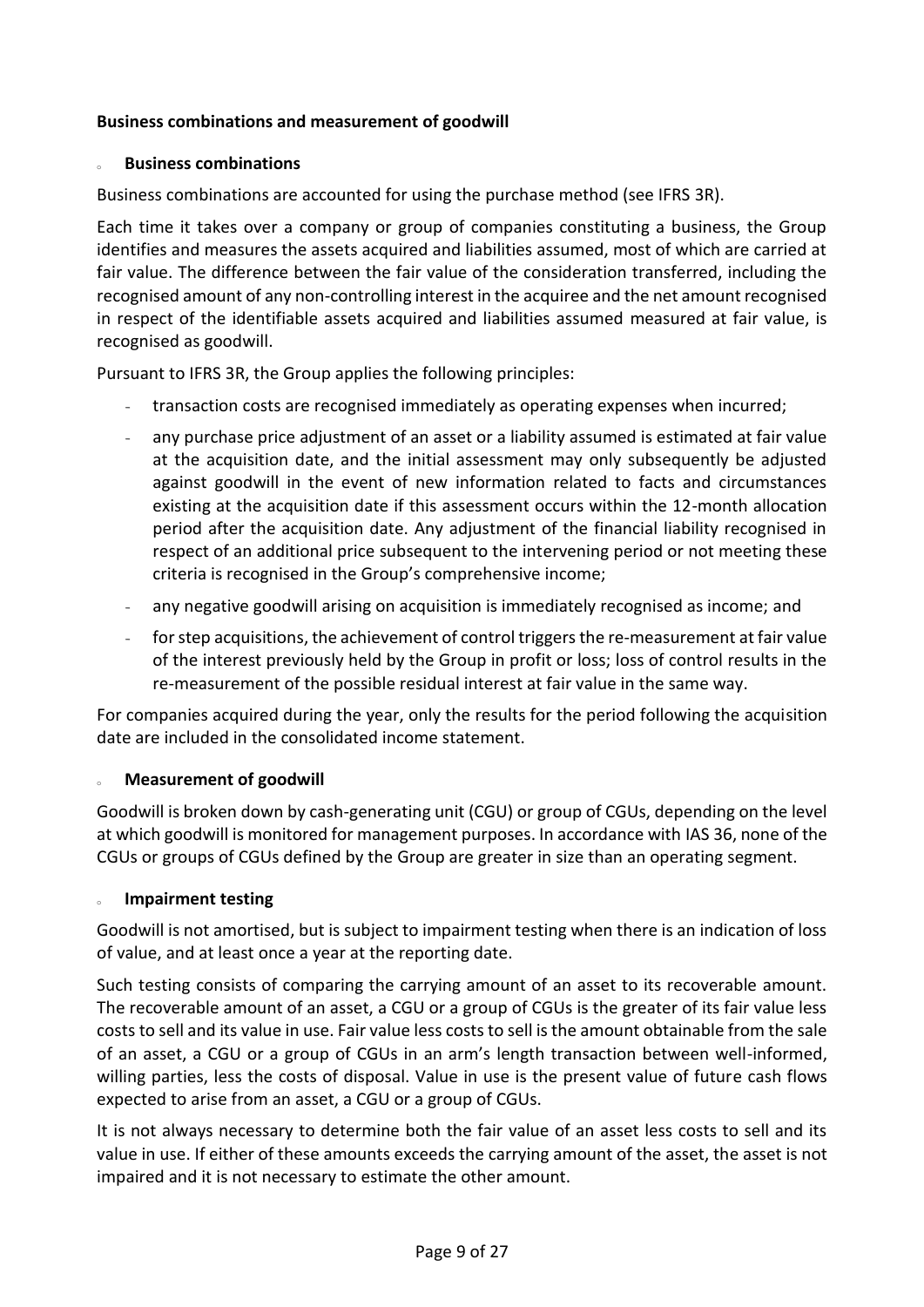### **Intangible fixed assets**

### <sup>o</sup> **Patents**

Patents on the balance sheet were acquired or created internally.

These patents have been recognised in accordance with the following rules:

- Research phase: recognition of expenses in operating expenses; and
- Development phase: recognition in assets insofar as the patents are identifiable assets controlled by the Company and from which future economic benefits will arise.

Each patent has been recognised in accordance with its value, corresponding to the costs incurred during the development phase or the acquisition price.

The event generating amortisation is the start of use, i.e. the filing date of the patent. Patents are amortised on a straight-line basis over 20 years.

### **Customer relationships**

In accordance with IFRS 3, the Company's acquisition of Primerdesign resulted in the recognition of the value of the acquired customer base on the balance sheet. The value of this asset was determined by discounting the additional margin generated by customers after remuneration of the contributing assets.

Customer relationships will be amortised on a straight-line basis over nine years.

### <sup>o</sup> **Trademark**

The acquisition price of Primerdesign by the Company was also "allocated" in part to the Primerdesign trademark. The value of this asset was determined by discounting the cash flows that could be generated by licensing the trademark, estimated as a percentage of revenue derived from information available on comparable assets.

The trademark will also be amortised on a straight-line basis over nine years.

### **Other intangible assets**

Intangible assets include licences recognised at cost and amortised over useful lives of between 7 and 20 years.

### **Intangible assets under construction**

Pursuant to IAS 38, the Group capitalises development costs (external costs and personnel expenses), provided that they meet the following criteria:

- the Group has the intention, as well as the financial and technical capacity, to complete the development project;
- the asset will generate future economic benefits; and
- the cost of the intangible asset can be measured reliably.

Assets under construction are not amortised until the development programme has been completed and the asset brought into use. Other research and development expenses not meeting the criteria set out above are expensed directly.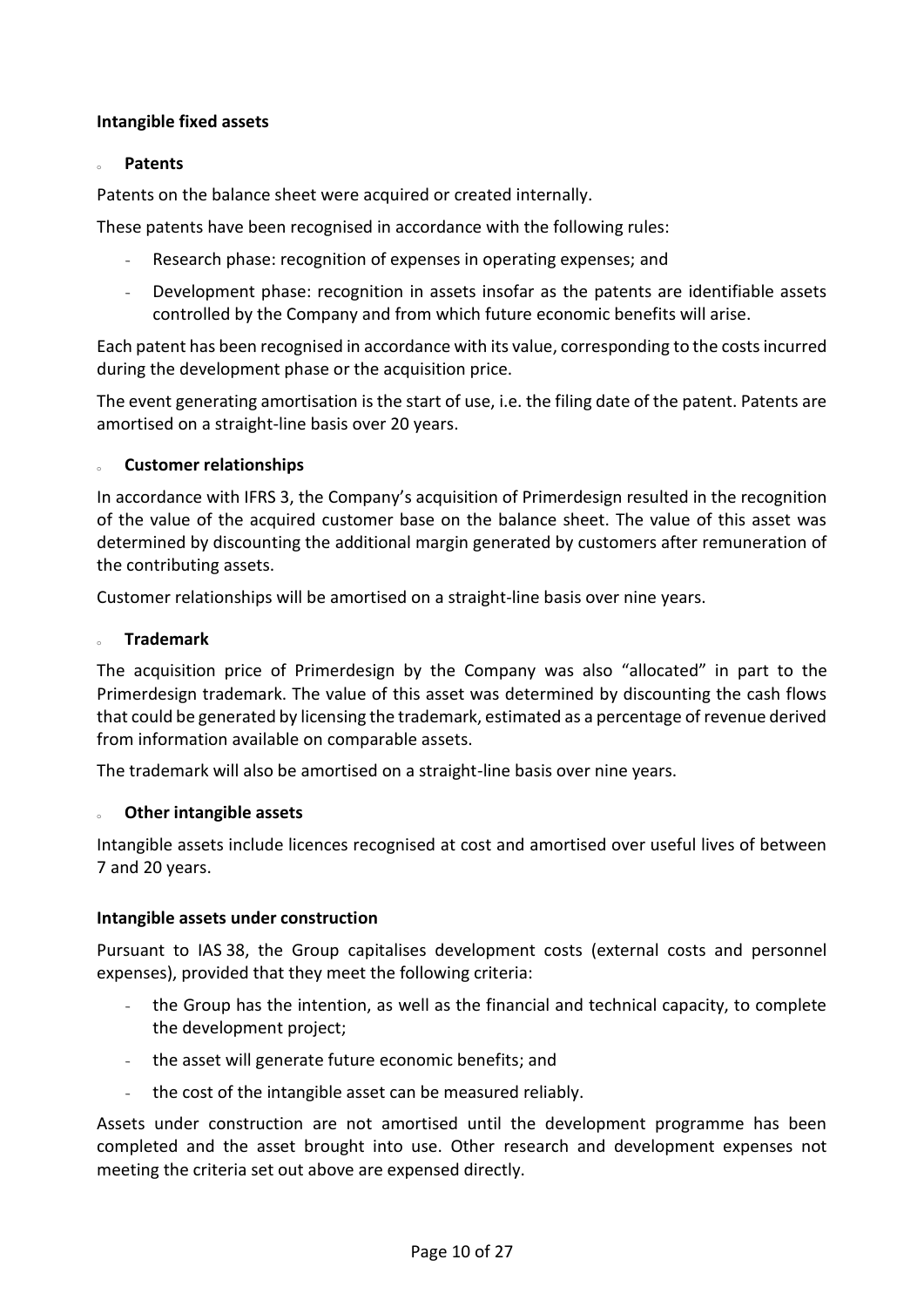### **Property, plant and equipment**

Items of property, plant and equipment are recognised at their acquisition cost (purchase price plus incidental expenses and acquisition costs).

### **Depreciation and amortisation**

Property, plant and equipment and intangible assets are depreciated or amortised on a straightline basis, with major components identified separately where appropriate, based on the following estimated useful lives:

| Patents:                            | Straight-line basis - 20 years       |
|-------------------------------------|--------------------------------------|
| Leasehold improvements:             | Straight-line basis $-2$ to 15 years |
| Trademark:                          | Straight-line basis $-9$ years       |
| Customers:                          | Straight-line basis $-9$ years       |
| Industrial machinery and equipment: | Straight-line basis $-3$ to 6 years  |
| General fittings, improvements:     | Straight-line basis $-3$ to 5 years  |
| Transport equipment:                | Straight-line basis - 5 years        |
| Office equipment:                   | Straight-line basis $-3$ years       |
| Computer equipment:                 | Straight-line basis $-2$ to 3 years  |

The depreciation or amortisation of fixed assets begins when they are ready for use and ceases at their disposal, scrapping or reclassification as assets held for sale in accordance with IFRS 5.

Given the nature of its assets, the Group does not recognise residual value on the items of property, plant and equipment it uses.

Depreciation and amortisation methods and useful lives are reviewed at each reporting date and revised prospectively if necessary.

### **Asset impairment**

Depreciable and non-depreciable assets are subject to impairment testing when indications of loss of value are identified. In assessing whether there is any indication that an asset may be impaired, the Company considers the following external and internal indicators:

### External indicators:

- drop in the market value of the asset (to a greater extent than would be expected solely from the passage of time or the normal use of the asset);
- significant changes with an adverse effect on the entity, either having taken place during the period or expected to occur in the near future, in the technical, economic or legal environment in which the Company operates or in which the asset is used; and
- increases in market interest rates or other market rates of return during the year when it is likely that such increases will significantly reduce the market value and/or value in use of the asset.

Internal indicators: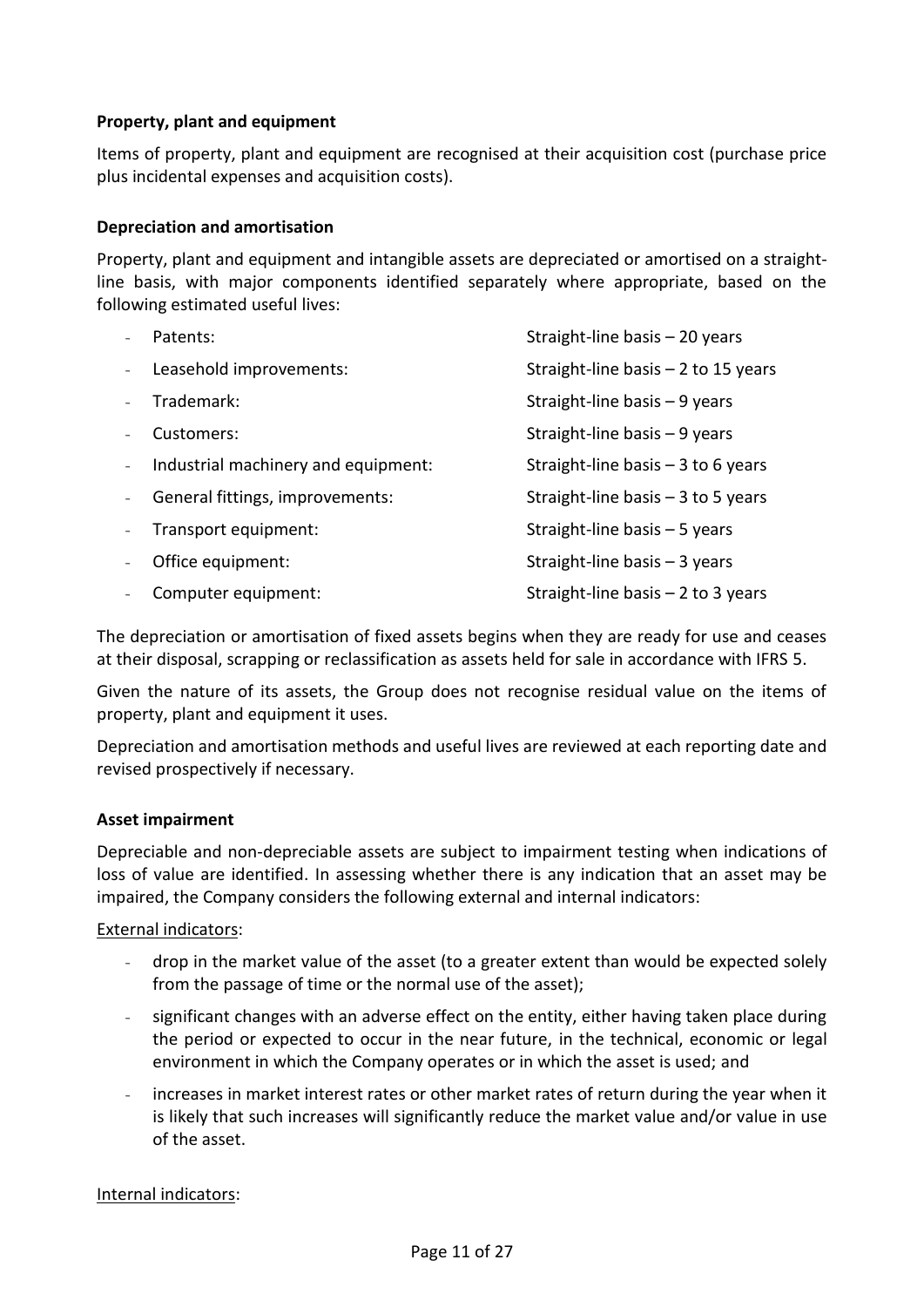- existence of indication of obsolescence or physical damage of an asset unforeseen in the depreciation or amortisation schedule;
- significant changes in the way the asset is used;
- weaker-than-expected performance by the asset; and
- significant reduction in the level of cash flow generated by the asset.

If there is an indication of impairment, the recoverable amount of the asset is compared with its carrying amount. The recoverable amount is the greater of fair value less costs to sell and value in use. Value in use is the present value of future cash flows expected to flow from an asset over its estimated useful life.

The recoverable amount of assets that do not generate independent cash flows is determined by that of the cash-generating unit (CGU) to which it belongs, a CGU being the smallest homogeneous group of identifiable assets generating cash flows that are largely independent of other assets or groups of assets.

The carrying amount of an asset is its gross value less, for depreciable fixed assets, accumulated depreciation and impairment losses.

In the event of loss of value, an impairment charge is recognised in profit or loss. Impairment is reversed in the event of a change in the estimate of the recoverable value or if indications of loss of value disappear. Impairment is recognised under "Depreciation, amortisation and provisions for impairment of property, plant and equipment and intangible assets" in the income statement.

Intangible assets not subject to amortisation are tested for impairment at least once a year.

### **Inventories**

Inventories are carried at the lesser of their acquisition cost and their recoverable amount. The acquisition cost of inventories includes materials and supplies, and, where applicable, personnel expenses incurred in transforming inventories into their current state. It is calculated using the weighted average cost method. The recoverable amount represents the estimated selling price less any marketing, sales and distribution expenses.

The gross value of goods and supplies includes the purchase price and incidental expenses.

A provision for impairment, equal to the difference between the gross value determined in accordance with the above terms and the current market price or the realisable value less any proportional selling costs, is recognised when the gross value is greater than the other stated item.

### **Trade receivables**

Trade receivables are recognised upon transfer of ownership, which generally corresponds to delivery for sales of goods and the rendering of the service for services.

Receivables are recorded at their fair value, which corresponds most often to their nominal value. Receivables may be impaired by means of a provision, to take into account any difficulties in recovering the outstanding amounts. Provisions for impairment are determined by comparing the acquisition cost and the likely realisable value, which is defined as the present value of the estimated recoverable amounts.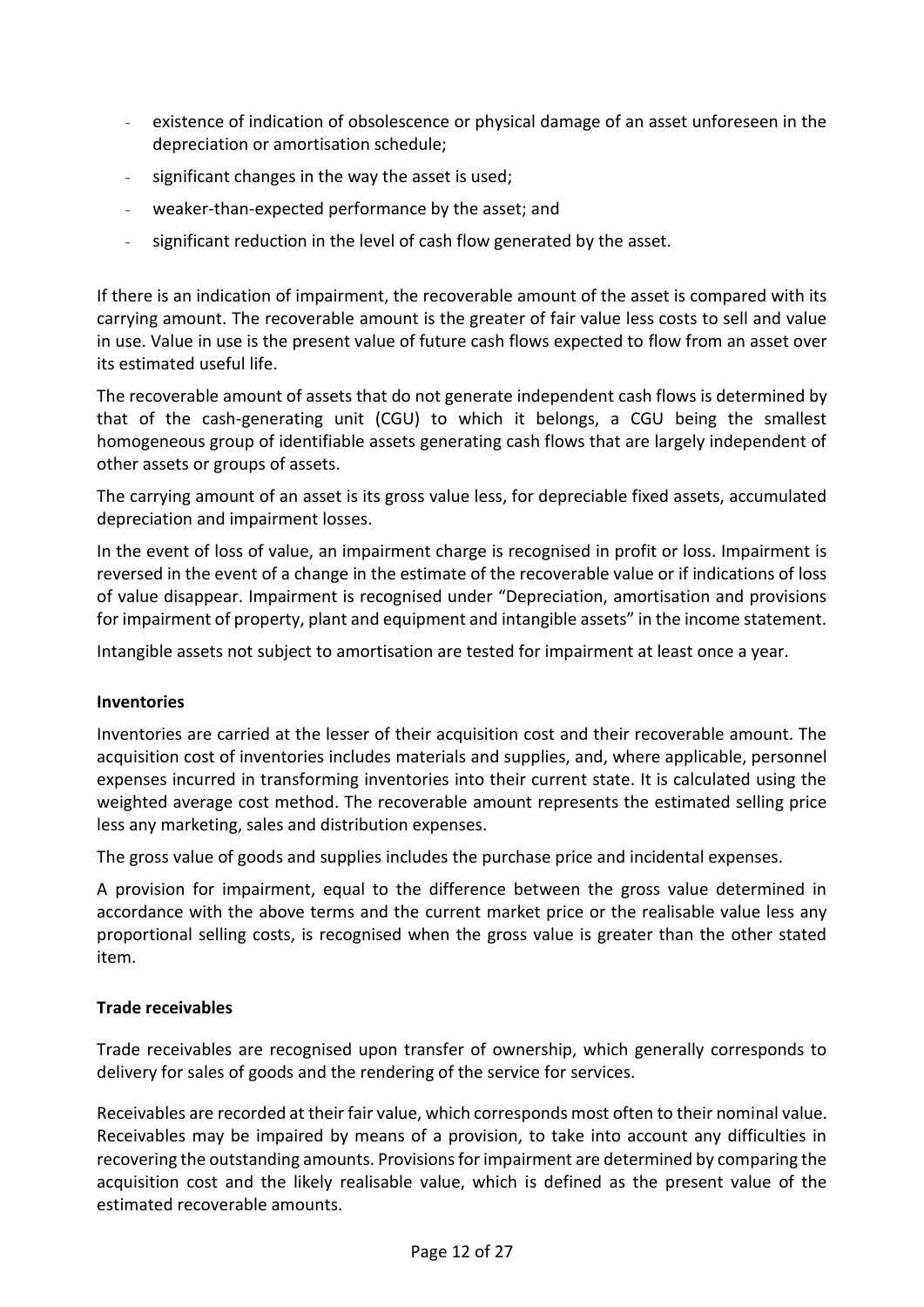Trade receivables have not been discounted, because the effect of doing so would be immaterial.

### **Cash and cash equivalents**

Cash equivalents are held in order to meet short-term cash commitments rather than for investment or other purposes. For an investment to qualify as a cash equivalent, it must be readily convertible into a known amount of cash and be subject to an insignificant risk of change in value. Cash and cash equivalents comprise cash funds, current bank accounts and marketable securities (cash Undertakings for Collective Investment in Transferable Securities "UCITS", negotiable debt securities, etc.) that can be liquidated or sold within a very short time (generally less three months at the acquisition date) and which have a negligible risk of change in value. All such items are measured at fair value, with any adjustments are recognised in profit or loss.

### **Long Term Incentive Plan**

Novacyt granted certain employees 'phantom' shares under a long term management incentive plan adopted on 1 November 2017. The exercise price is set at the share price on the grant date and the options will be settled in cash. The options will fully vest on the third anniversary of the grant date. The payment expenses are calculated under IFRS 2 "Share-based payments". The accounting charge is spread across the vesting period to reflect the services received and a liability recognized on the balance sheet.

### **Loss per share**

The Group reports basic and diluted losses per common share. Basic losses per share is calculated by dividing the profit attributable to common shareholders of the Company by the weighted average number of common shares outstanding during the period.

Diluted losses per share is determined by adjusting the profit attributable to common shareholders by the weighted average number of common shares outstanding, taking into account the effects of all potential dilutive common shares, including options.

### **Exceptional items**

Exceptional items are those costs or incomes that in the view of the Board of Directors, require separate disclosure by virtue of their size or incidence, and are charged/credited in arriving at operating profit in the historical financial information.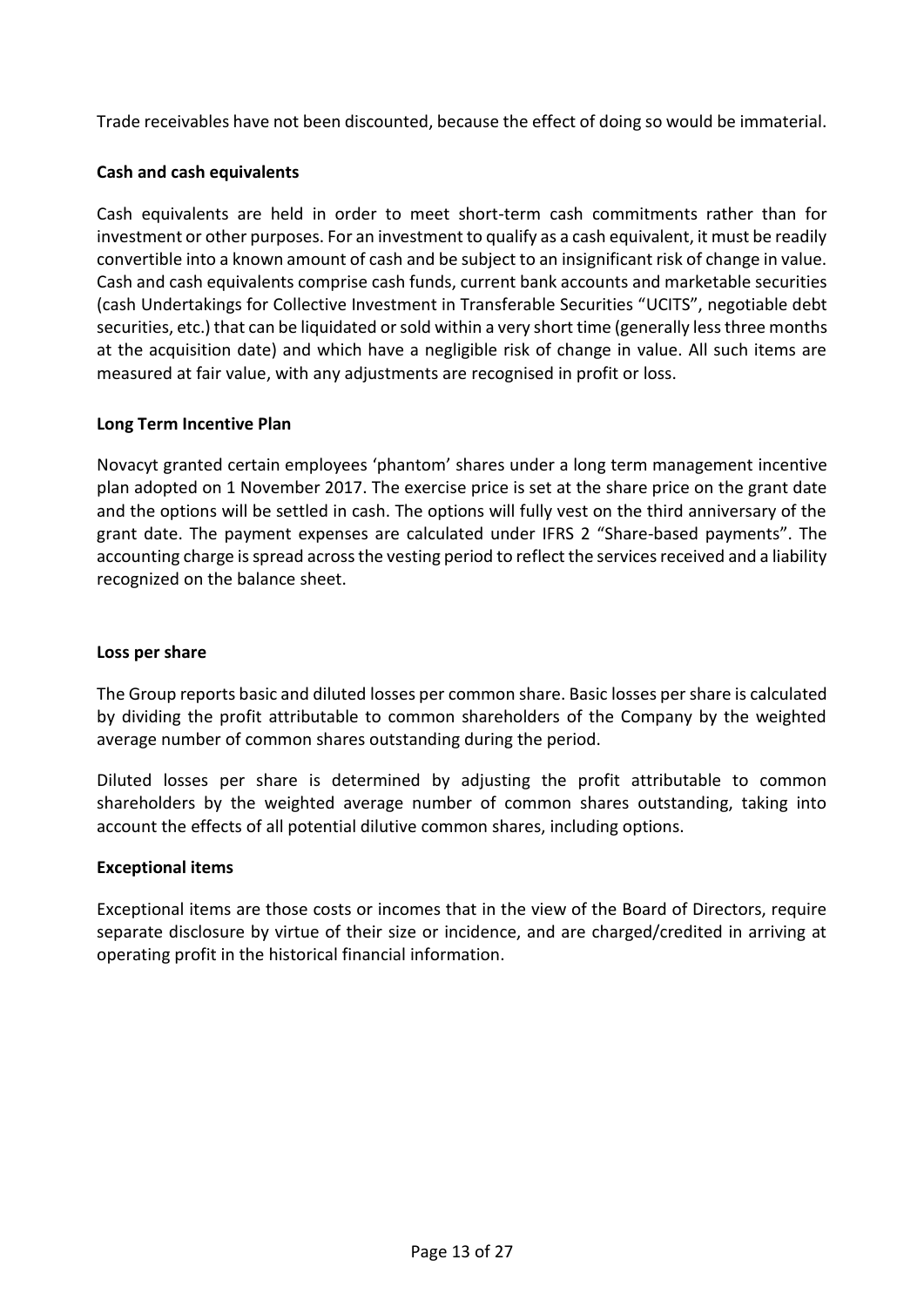### **3. CRITICAL ACCOUNTING JUDGEMENTS AND KEY SOURCES OF ESTIMATE UNCERTAINTY**

The preparation of the financial information in accordance with IFRS requires management to exercise judgement on the application of accounting policies, and to make estimates and assumptions that affect the amounts of assets and liabilities, and income and expenses. The underlying estimates and assumptions, made in accordance with the going concern principle, are based on past experience and other factors deemed reasonable in the circumstances. They serve as the basis for the exercise of judgement required in determining the carrying amounts of assets and liabilities that cannot be obtained directly from other sources. Actual amounts may differ from these estimates. The underlying estimates and assumptions are reviewed continuously. The impact of changes in accounting estimates is recognised in the period of the change if it affects only that period, or in the period of the change and subsequent periods if such periods are also affected.

### **Key sources of estimation uncertainty**

The Group has a number of key sources of estimation uncertainty as listed below. Of these items only the measurement of goodwill, the measurement of useful lives of intangible assets, measurement of fair value of assets and liabilities in business combinations, recognition of deferred taxes and the value trade and other receivables are considered likely to give material adjustment. Others are areas of estimates not material.

### • **Measurement of goodwill**

Goodwill is tested for impairment on an annual basis. The recoverable amount of goodwill is determined mainly on the basis of forecasts of future cash flows.

The total amount of anticipated cash flows reflects management's best estimate of the future benefits and liabilities expected for the relevant cash-generating unit (CGU).

The assumptions used and the resulting estimates sometimes cover very long periods, taking into account the technological, commercial and contractual constraints associated with each CGU.

These estimates are mainly subject to assumptions in terms of volumes, selling prices and related production costs, and the exchange rates of the currencies in which sales and purchases are denominated. They are also subject to the discount rate used for each CGU.

The value of the goodwill is tested whenever there are indications of impairment and reviewed at each annual closing date or more frequently should this be justified by internal or external events.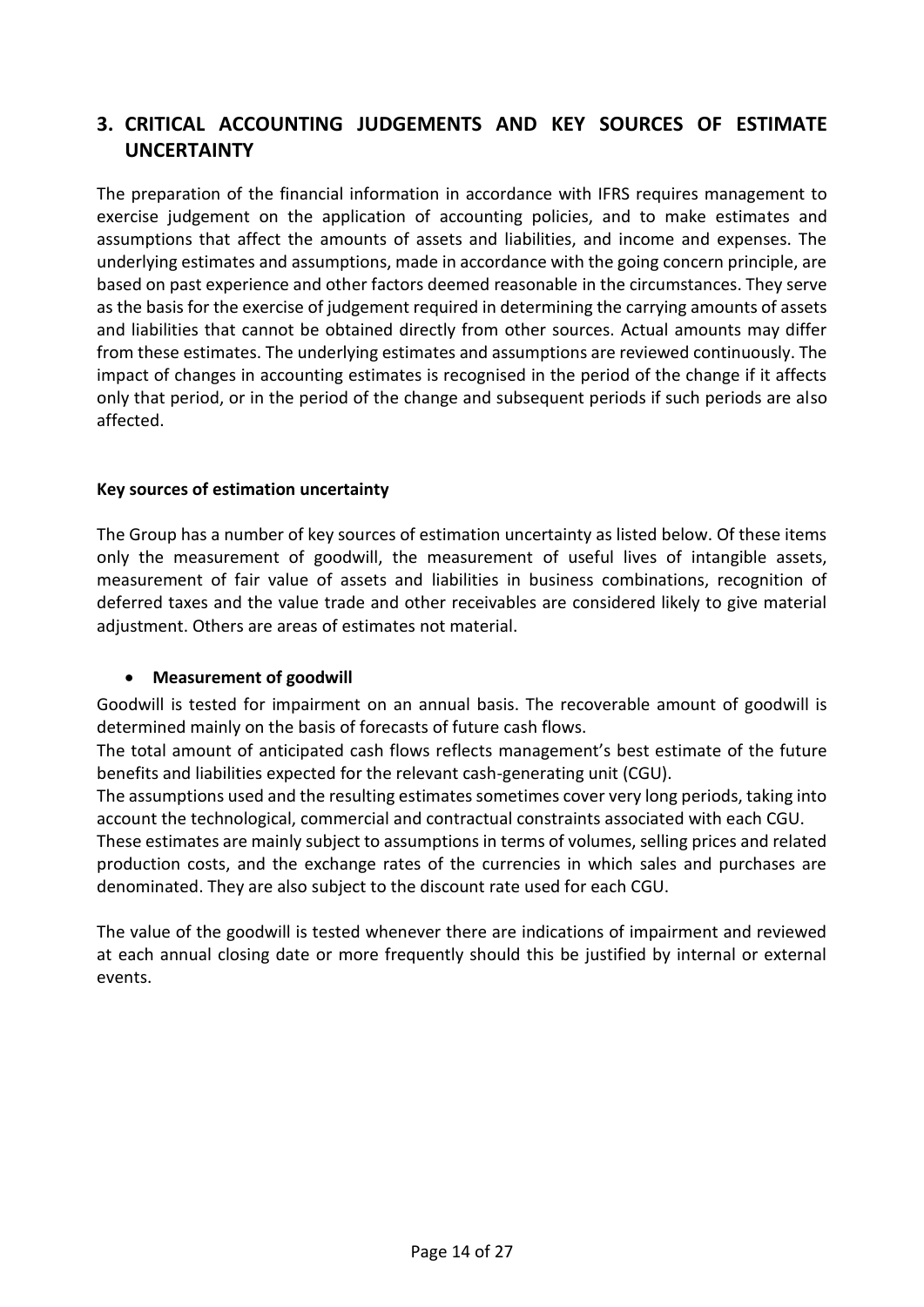The carrying amount of goodwill at the balance sheet and related impairment loss over the periods are shown below:

| Amounts in '000 €                                                               | (Unaudited)<br><b>Six months</b><br>ended 30 June<br>2018 | (Audited)<br><b>Year ended</b><br>31 December<br>2017 |
|---------------------------------------------------------------------------------|-----------------------------------------------------------|-------------------------------------------------------|
|                                                                                 |                                                           |                                                       |
| Goodwill Lab21                                                                  | 19,042                                                    | 19,042                                                |
| Impairment of goodwill                                                          | $-9,786$                                                  | $-9,786$                                              |
| Net value                                                                       | 9,256                                                     | 9,256                                                 |
|                                                                                 |                                                           |                                                       |
| Goodwill Primerdesign                                                           | 7,210                                                     | 7,210                                                 |
| Impairment of goodwill                                                          |                                                           |                                                       |
| Net value                                                                       | 7,210                                                     | 7,210                                                 |
| Goodwill Omega Infectious Diseases<br><b>Business</b><br>Impairment of goodwill | 1,747                                                     |                                                       |
| Net value                                                                       | 1,747                                                     | 7,210                                                 |
| <b>Total Goodwill</b>                                                           | 18,212                                                    | 16,466                                                |

On the 28th June 2018 Lab21 Healthcare Ltd part of the Diagnostics Segment – acquired via an asset purchase agreement the Infectious Disease business from Omega Diagnostics Ltd, for an initial consideration of €2,032,000 (£1,800,000), up to €2,456,000 (£2,175,000) in total, subject to the achievement of certain milestones. Due to the acquisition completing at the end of June no purchase price allocation adjustments have been made and thus the amount of the goodwill indicated above is therefore a provisional amount and will be adjusted for in the consolidated accounts at December 2018.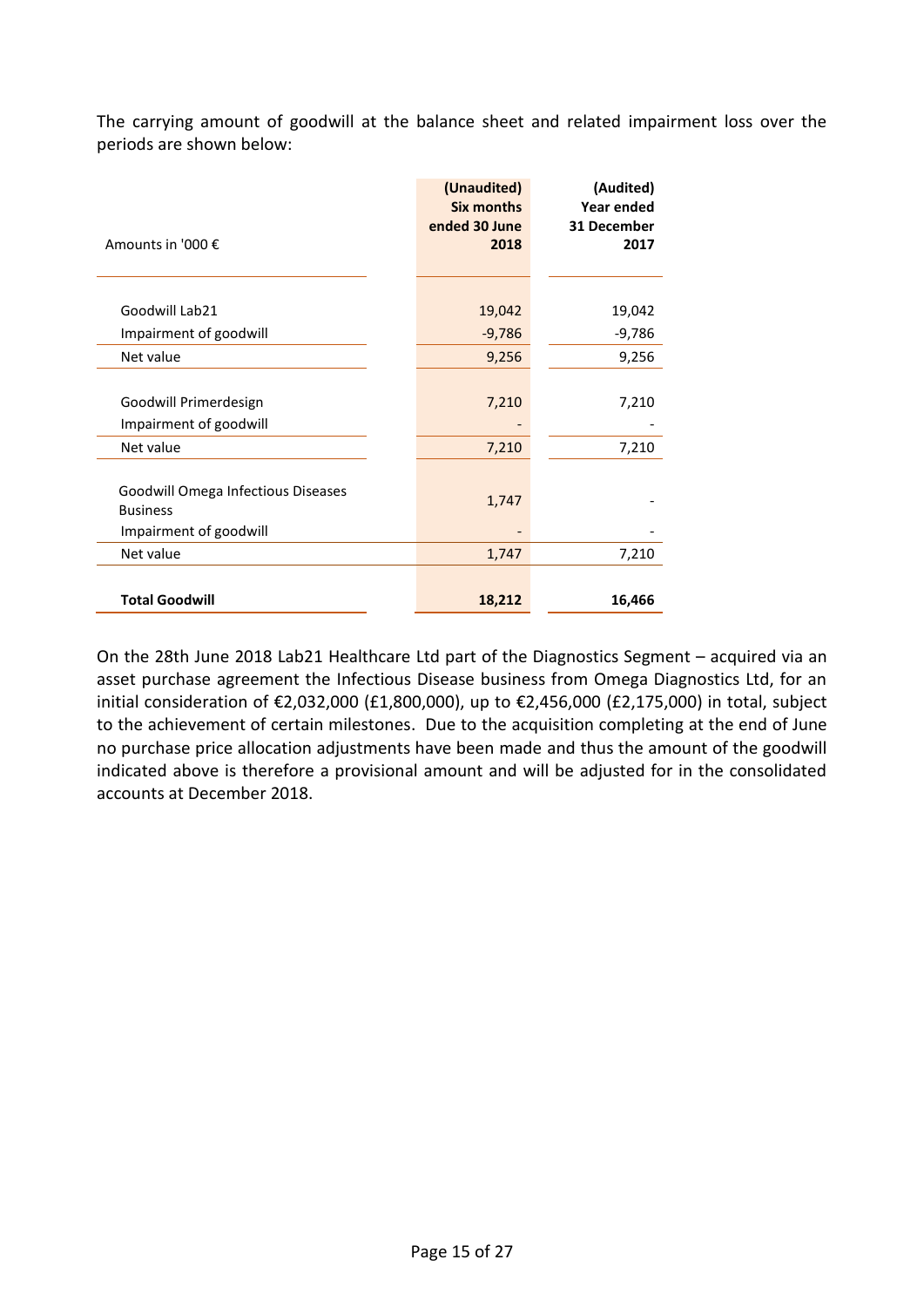### **4. REVENUE**

| Amounts in '000 $\epsilon$ | (Unaudited)<br>Six months<br>ended 30 June<br>2018 | (Unaudited)<br>Six months<br>ended 30 June<br>2017 | (Audited)<br>Year ended<br>31 December<br>2017 |
|----------------------------|----------------------------------------------------|----------------------------------------------------|------------------------------------------------|
|                            |                                                    |                                                    |                                                |
| Manufactured goods         | 6,155                                              | 5,862                                              | 12,520                                         |
| Services                   | 549                                                | 502                                                | 1,021                                          |
| Traded goods               | 146                                                | 510                                                | 1,045                                          |
| Other                      | 193                                                | 155                                                | 368                                            |
| <b>Total Revenue</b>       | 7,044                                              | 7,029                                              | 14,954                                         |

The table below shows revenue from ordinary operations:

A portion of the Group's revenue is generated in foreign currencies (particularly in sterling). The group has not hedged against the associated currency risk.

The breakdown of revenue by operating segment and geographic area is presented in note 5.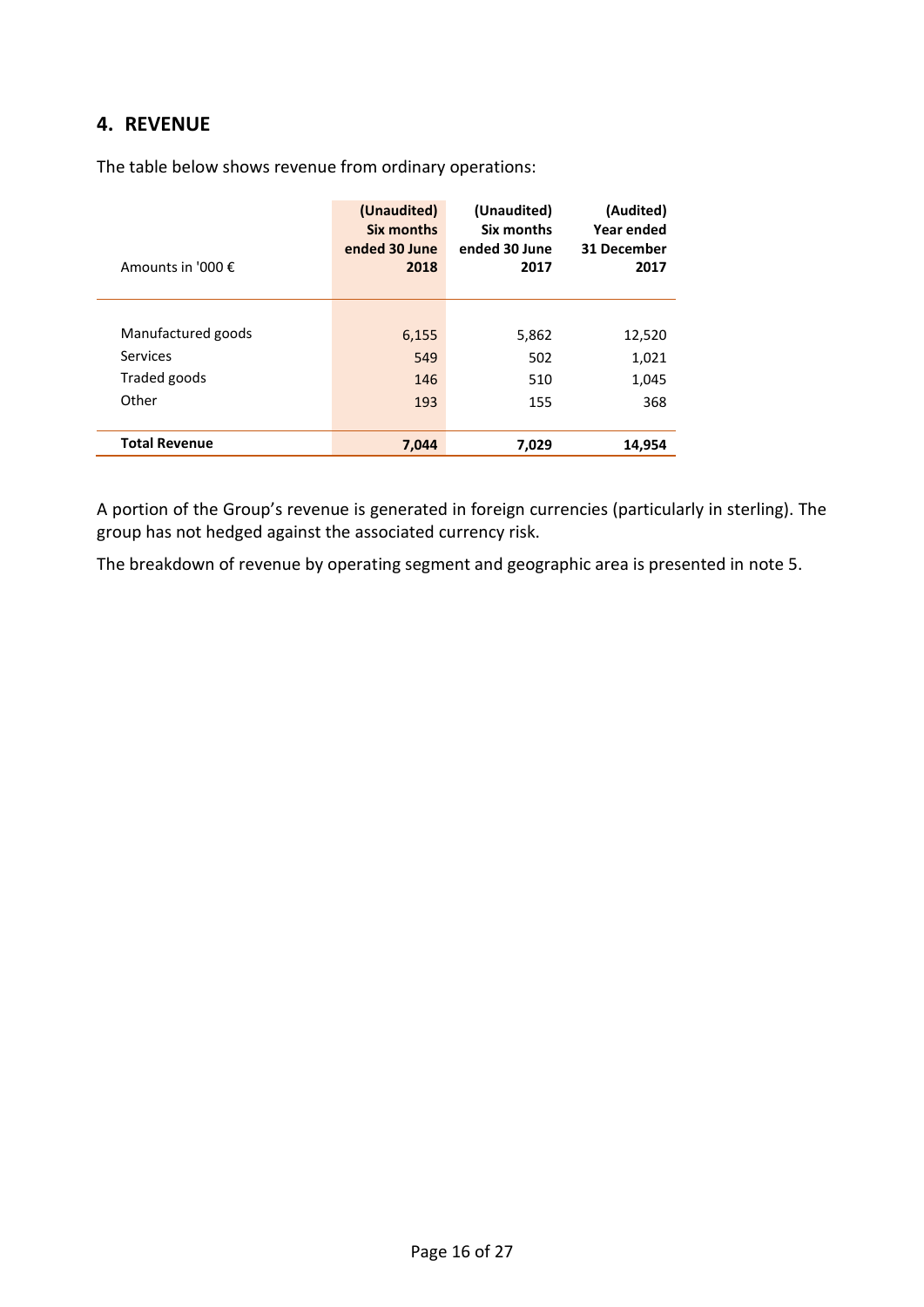### **5. OPERATING SEGMENTS**

#### **Segment reporting**

Pursuant to IFRS 8, an operating segment is a component of an entity:

- that engages in business activities from which it may earn revenues and incur expenses (including revenues and expenses relating to transactions with other components of the same entity);
- whose operating results are regularly reviewed by the Group's chief executive and the managers of the various entities to make decisions regarding the allocation of resources to the segment and to assess its performance;
- for which discrete financial information is available.

The Group has identified three operating segments, whose performances and resources are monitored separately:

#### **Cytology**

This segment corresponds to the sale of machines (automated equipment, accessories and spare parts to distributors and partners, or directly to laboratories or hospitals) and consumables (mainly bottles and storage systems) in the field of cytology.

#### <sup>o</sup> **Diagnostics**

This segment corresponds to diagnostic activities in laboratories, and the manufacturing and distribution of reagents and kits for bacterial and blood tests. This is the activity conducted by Lab21 and its subsidiaries. This segment now includes the financial results of the Omega Infectious Diseases businesses following its acquisition in late June.

#### **Molecular testing**

This segment represents the activities of recently acquired Primerdesign, which designs, manufactures and distributes test kits for certain diseases in humans, animals and food products. These kits are intended for laboratory use and rely on "polymerase chain reaction" technology.

The Chief Operating Decision Maker is the Chief Executive Officer.

#### **Breakdown of revenue by operating segment and geographic area**

#### <sup>o</sup> At 30 June 2018

| Amounts in '000 € | Cytology                 | <b>Diagnostics</b> | Molecular<br>products | <b>Total</b> |
|-------------------|--------------------------|--------------------|-----------------------|--------------|
| Geographical area |                          |                    |                       |              |
| Africa            | $\overline{\phantom{a}}$ | 198                | 121                   | 319          |
| Europe            | 431                      | 1,568              | 1,536                 | 3,536        |
| Asia-Pacific      | 158                      | 706                | 444                   | 1,307        |
| America           | 1                        | 529                | 825                   | 1,356        |
| Middle East       | 27                       | 402                | 98                    | 526          |
| Revenue           | 617                      | 3,403              | 3,024                 | 7,044        |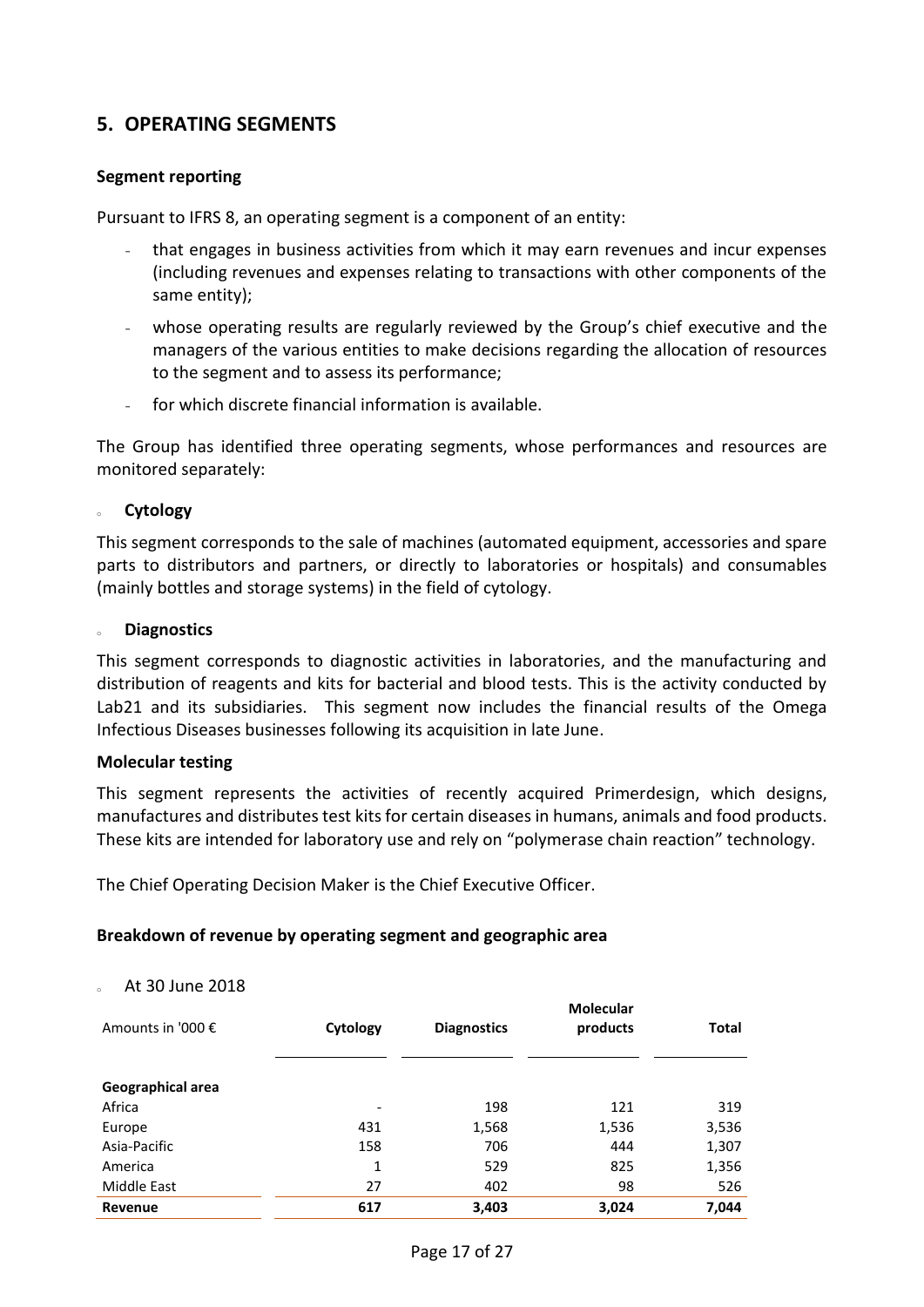### o At 30 June 2017

| Amounts in '000 € | Cytology                 | <b>Diagnostics</b> | <b>Molecular</b><br>products | Total |
|-------------------|--------------------------|--------------------|------------------------------|-------|
|                   |                          |                    |                              |       |
| Geographical area |                          |                    |                              |       |
| Africa            | ٠                        | 138                | 172                          | 310   |
| Europe            | 711                      | 1,688              | 1,345                        | 3,744 |
| Asia-Pacific      | 346                      | 754                | 383                          | 1,483 |
| America           | $\overline{\phantom{a}}$ | 364                | 657                          | 1,021 |
| Middle East       | 44                       | 357                | 70                           | 471   |
| Revenue           | 1,101                    | 3,300              | 2,628                        | 7,029 |

### <sup>o</sup> At 31 December 2017

| Amounts in '000 € | Cytology                 | <b>Diagnostics</b> | Molecular<br>products | Total  |
|-------------------|--------------------------|--------------------|-----------------------|--------|
| Geographical area |                          |                    |                       |        |
| Africa            |                          | 299                | 363                   | 662    |
| Europe            | 1,205                    | 3,347              | 2,531                 | 7,083  |
| Asia-Pacific      | 761                      | 1,608              | 1,656                 | 4,025  |
| America           | $\overline{\phantom{a}}$ | 661                | 1,192                 | 1,854  |
| Middle East       | 239                      | 739                | 352                   | 1,330  |
| Revenue           | 2,204                    | 6,655              | 6,095                 | 14,954 |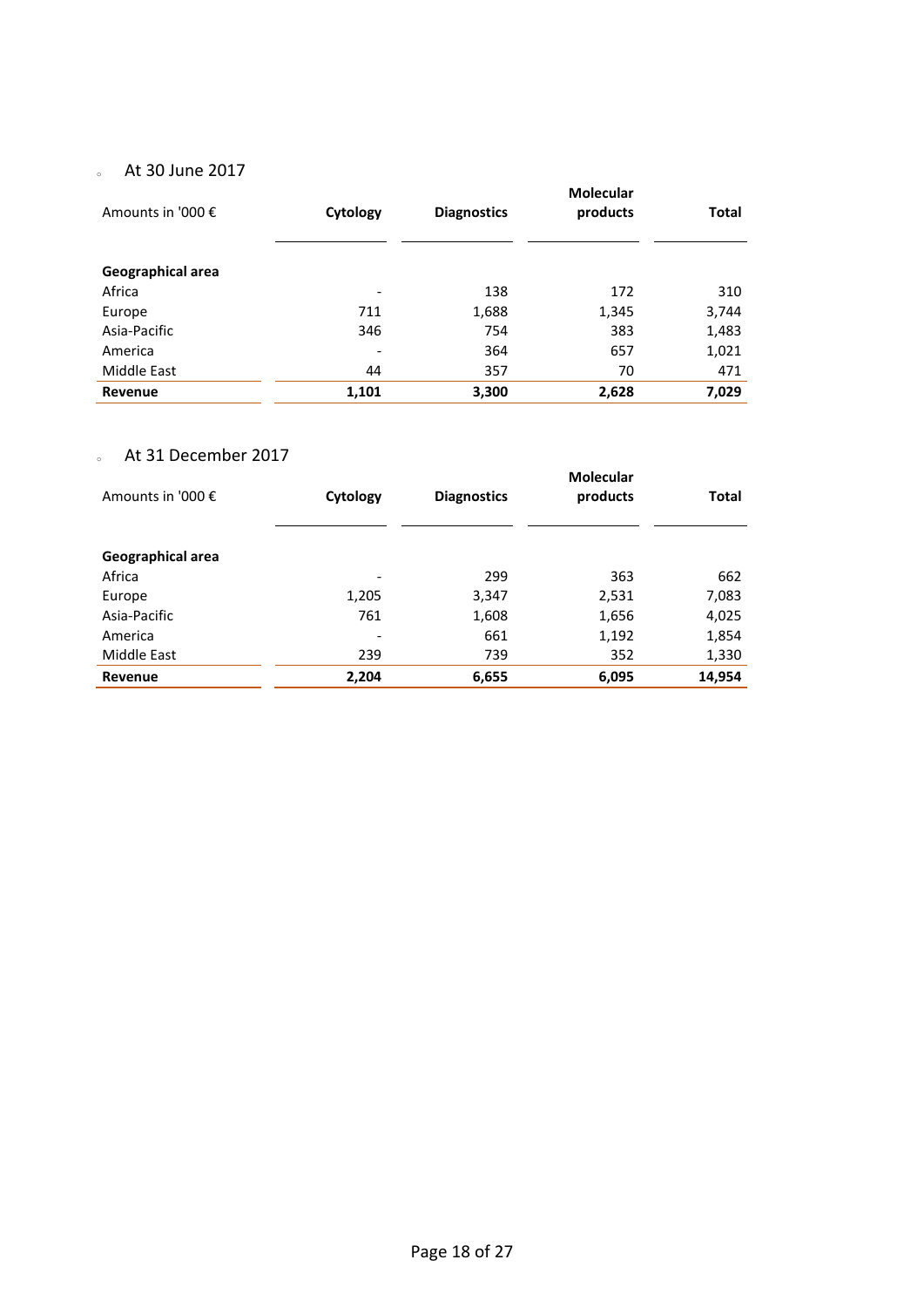### **6. OTHER OPERATING INCOME AND EXPENSES**

|                                                   | (Unaudited)<br><b>Six months</b> | (Unaudited)<br>Six months | (Audited)<br>Year ended |
|---------------------------------------------------|----------------------------------|---------------------------|-------------------------|
|                                                   | ended 30 June                    | ended 30 June             | 31 December             |
| Amounts in '000 €                                 | 2018                             | 2017                      | 2017                    |
|                                                   |                                  |                           |                         |
|                                                   | 177                              |                           |                         |
| Reversal of accrual for litigation with employees |                                  |                           |                         |
| Other operating income                            |                                  | 7                         | 16                      |
| Other operating income                            | 177                              | 7                         | 16                      |
|                                                   |                                  |                           |                         |
| Litigation with employees                         | $-211$                           |                           | $-171$                  |
| Litigation with a supplier                        | $-28$                            |                           |                         |
| Restructuring expenses                            | $-123$                           |                           | $-78$                   |
| Due diligence potential new acquisition           | $-68$                            |                           |                         |
| IPO preparation                                   | $-22$                            | -65                       | $-1,631$                |
| Relocation expenses                               | $\overline{\phantom{a}}$         |                           | $-176$                  |
| Other expenses                                    | $-17$                            | $-79$                     | -141                    |
| <b>Other operating expenses</b>                   | $-469$                           | $-144$                    | $-2,197$                |

The restructuring expenses of €123,000 in the 6 months period ended 30 June 2018 and €78,000 in the year ended 31 December 2017 relate to indemnities to employees in relation to restructuring taken place during this period.

The IPO preparation expenses of €22,000 in the period ended 30 June 2018 and €1,631,000 in the period ended 31 December 2017 relate to the fees incurred in preparation for the company's AIM listing in 2017.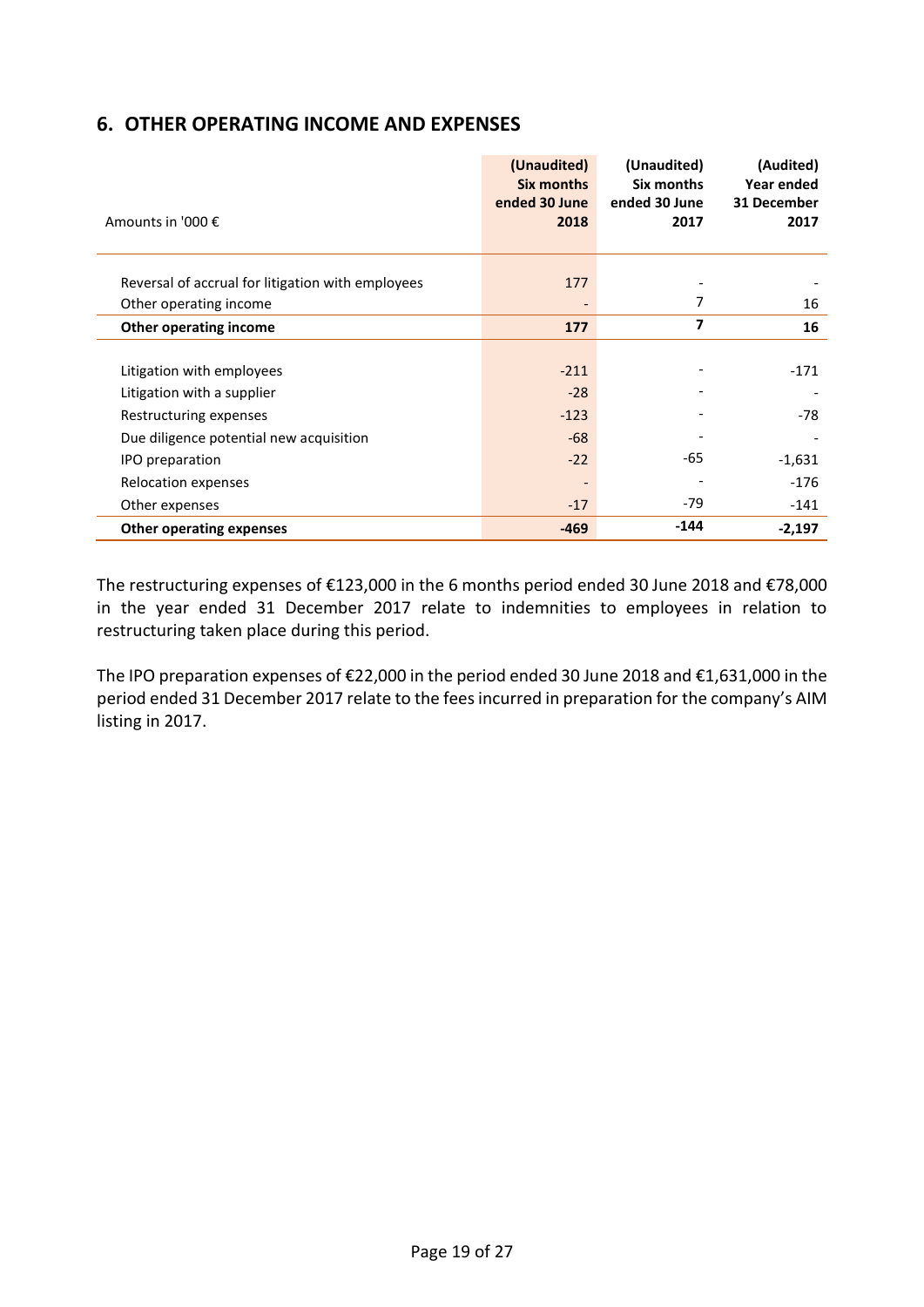### **7. FINANCIAL INCOME AND EXPENSE**

|                                   | (Unaudited)<br>Six months<br>ended 30 June | (Unaudited)<br>Six months<br>ended 30 June | (Audited)<br>Year ended<br>31 December |
|-----------------------------------|--------------------------------------------|--------------------------------------------|----------------------------------------|
| Amounts in '000 €                 | 2018                                       | 2017                                       | 2017                                   |
| Exchange gains                    |                                            | 109                                        | 287                                    |
| Change in fair value of options   |                                            | 182                                        | 140                                    |
| Reversals of financial provisions |                                            |                                            |                                        |
| Other financial income            | 32                                         | 9                                          | 39                                     |
|                                   |                                            |                                            |                                        |
| <b>Financial income</b>           | 32                                         | 301                                        | 466                                    |
|                                   |                                            |                                            |                                        |
| Interest on loans                 | 294                                        | 534                                        | 1,202                                  |
| Exchange losses                   | 40                                         | 157                                        | 251                                    |
| Contingent consideration          |                                            | 140                                        | 386                                    |
| Other financial expense           | 32                                         | 48<br>$\overline{\phantom{a}}$             |                                        |
|                                   |                                            |                                            |                                        |
| <b>Financial expense</b>          | 367<br>۰                                   | 878                                        | 1,839                                  |

#### **Financial Income:**

Exchange gains in the period ended 30 June 2017 and 31 December 2017 resulted from recurring operations and, mostly, from variations in euros on the contingent consideration liability denominated in sterling between the Primerdesign acquisition date and the reporting date.

Primerdesign warrants were first accounted for in June 2016 and therefore posted at the original €445,000 valuation. The June 2017 balance relates to the revaluation of Primerdesign warrants from €266,000 to €84,000. The December 2017 balance relates to the revaluation of Primerdesign warrants from €266,000 to €126,000. Because the share value has not materially varied between 1 January and 30 June 2018, no revaluation was completed at June 2018.

### **Financial Expense:**

### *Exchange Losses*

At December 2017, an exchange loss of €196,000 is recorded following the revaluation of the debt in favour of Novacyt in the books of Lab21.

### *Contingent consideration:*

The contingent consideration in 2017 relates to the discounting of the contingent consideration liability in favour of Primerdesign shareholders.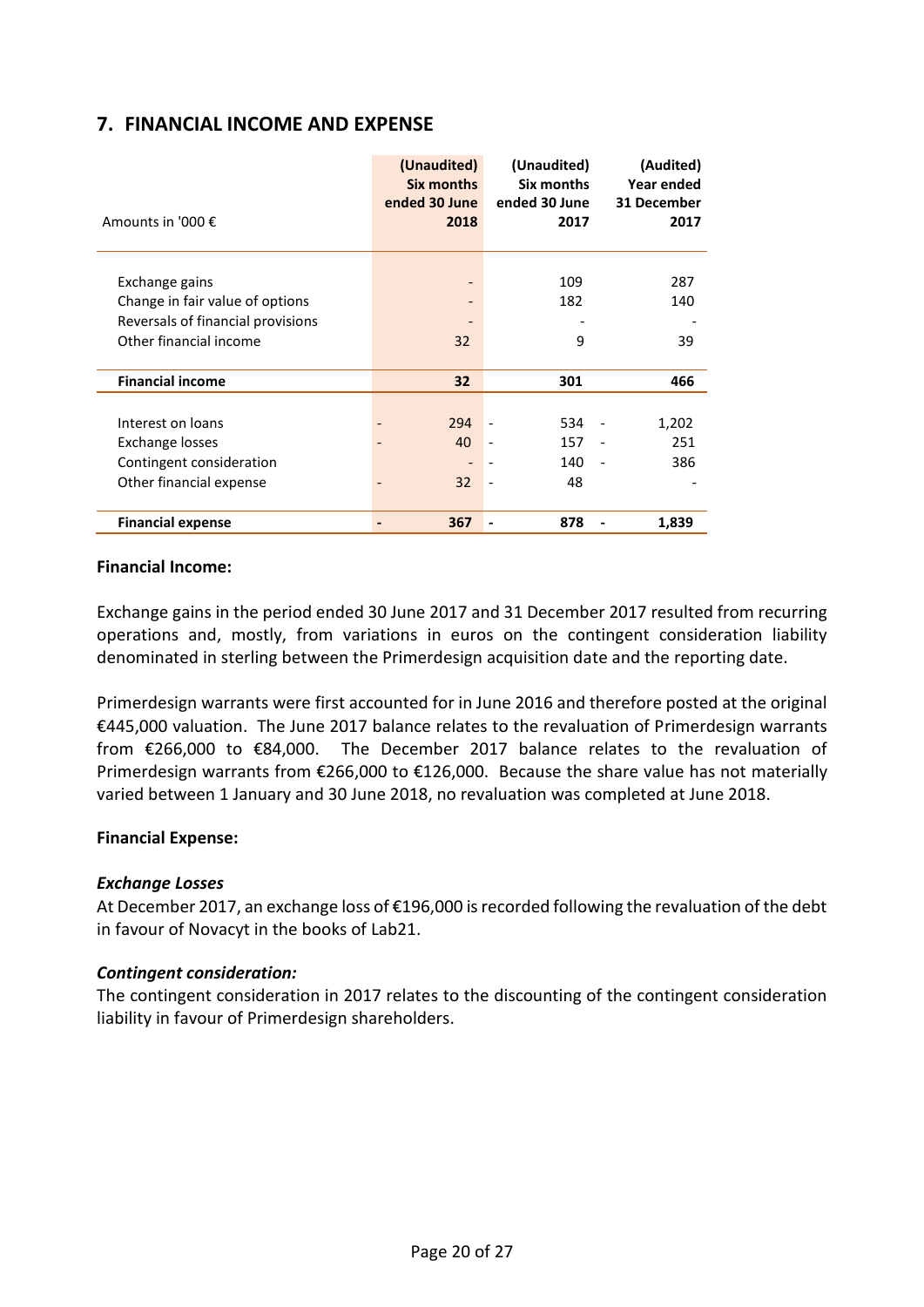### **8. LOSS PER SHARE**

Loss per share is calculated based on the weighted average number of shares outstanding during the period. Diluted loss per share is calculated based on the weighted average number of shares outstanding and the number of shares issuable as a result of the conversion of dilutive financial instruments.

|                                                | (Unaudited)<br>Six month<br>ended 30 June | (Unaudited)<br>Six months<br>ended 30 June | (Audited)<br>Year ended<br>31 December |
|------------------------------------------------|-------------------------------------------|--------------------------------------------|----------------------------------------|
| Amounts in 000' €                              | 2018                                      | 2017                                       | 2017                                   |
|                                                |                                           |                                            |                                        |
| Net loss attributable to owners of the company | 1,844                                     | 1,712                                      | 5,442                                  |
| Impact of dilutive instruments                 |                                           |                                            |                                        |
| Net loss attributable to owners of the company | 1,844                                     | 1,712                                      | 5,442                                  |
|                                                |                                           |                                            |                                        |
| Weighted average number of shares              | 23,075,634                                | 18,249,175                                 | 23,075,634                             |
| Impact of dilutive instruments                 |                                           |                                            |                                        |
| Weighted average number of diluted shares      | 23,075,634                                | 18,249,175                                 | 23,075,634                             |
|                                                |                                           |                                            |                                        |
| Earnings per share (in euros)                  | 0.08                                      | 0.09<br>-                                  | 0.24                                   |
| Diluted earnings per share (in euros)          | 0.08                                      | 0.09                                       | 0.24                                   |

Pursuant to IAS 33, options whose exercise price is higher than the value of the Company's security were not taken into account in determining the effect of dilutive instruments.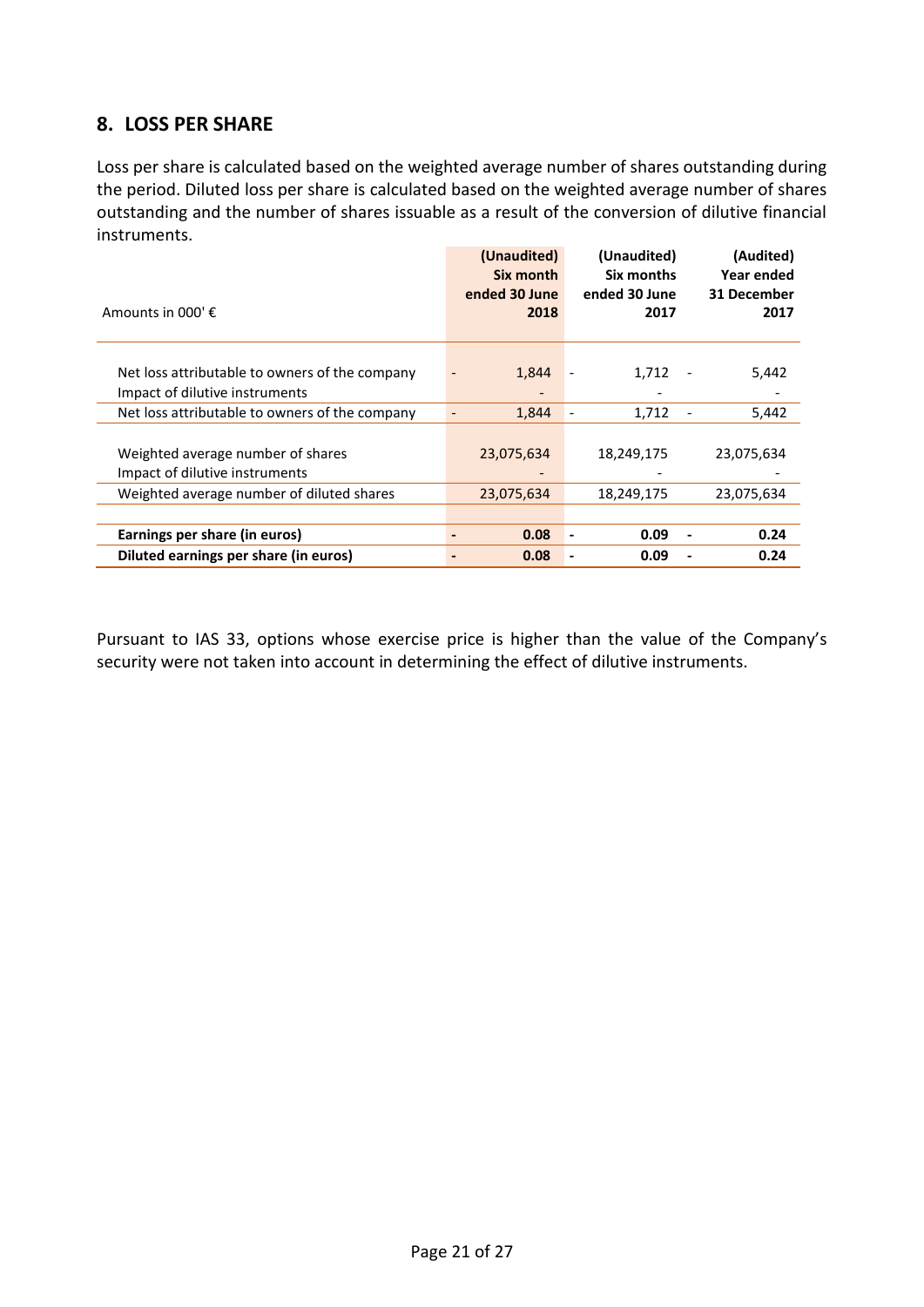### **9. GOODWILL**

Goodwill is the difference recognised, upon consolidation of a company, between the fair value of the purchase price of its shares and the net assets acquired and liabilities assumed, measured in accordance with IFRS 3.

| Cost<br>26,252<br>At 1 January 2017<br>Recognised on acquisition of a subsidiary<br>26,252<br>Recognised on acquisition of the Omega Infectious Diseases business<br>1,747<br>27,999<br><b>Accumulated impairment losses</b><br>At 31 December 2016<br>9,786<br>Impairment losses for the period<br>Eliminated on disposal of a subsidiary<br>9,786<br>Exchange differences<br>Impairment losses for the period<br>Eliminated on disposal of a subsidiary<br>At 30 June 2018<br>9,786<br>16,466<br>Carrying value at 30 June 2018<br>18,212 |                                    | € |
|---------------------------------------------------------------------------------------------------------------------------------------------------------------------------------------------------------------------------------------------------------------------------------------------------------------------------------------------------------------------------------------------------------------------------------------------------------------------------------------------------------------------------------------------|------------------------------------|---|
|                                                                                                                                                                                                                                                                                                                                                                                                                                                                                                                                             |                                    |   |
|                                                                                                                                                                                                                                                                                                                                                                                                                                                                                                                                             |                                    |   |
|                                                                                                                                                                                                                                                                                                                                                                                                                                                                                                                                             |                                    |   |
|                                                                                                                                                                                                                                                                                                                                                                                                                                                                                                                                             |                                    |   |
|                                                                                                                                                                                                                                                                                                                                                                                                                                                                                                                                             | At 31 December 2017                |   |
|                                                                                                                                                                                                                                                                                                                                                                                                                                                                                                                                             |                                    |   |
|                                                                                                                                                                                                                                                                                                                                                                                                                                                                                                                                             |                                    |   |
|                                                                                                                                                                                                                                                                                                                                                                                                                                                                                                                                             | At 30 June 2018                    |   |
|                                                                                                                                                                                                                                                                                                                                                                                                                                                                                                                                             |                                    |   |
|                                                                                                                                                                                                                                                                                                                                                                                                                                                                                                                                             |                                    |   |
|                                                                                                                                                                                                                                                                                                                                                                                                                                                                                                                                             |                                    |   |
|                                                                                                                                                                                                                                                                                                                                                                                                                                                                                                                                             | Exchange differences               |   |
|                                                                                                                                                                                                                                                                                                                                                                                                                                                                                                                                             |                                    |   |
|                                                                                                                                                                                                                                                                                                                                                                                                                                                                                                                                             |                                    |   |
|                                                                                                                                                                                                                                                                                                                                                                                                                                                                                                                                             | At 31 December 2017                |   |
|                                                                                                                                                                                                                                                                                                                                                                                                                                                                                                                                             |                                    |   |
|                                                                                                                                                                                                                                                                                                                                                                                                                                                                                                                                             |                                    |   |
|                                                                                                                                                                                                                                                                                                                                                                                                                                                                                                                                             |                                    |   |
|                                                                                                                                                                                                                                                                                                                                                                                                                                                                                                                                             |                                    |   |
|                                                                                                                                                                                                                                                                                                                                                                                                                                                                                                                                             |                                    |   |
|                                                                                                                                                                                                                                                                                                                                                                                                                                                                                                                                             |                                    |   |
|                                                                                                                                                                                                                                                                                                                                                                                                                                                                                                                                             | Carrying value at 31 December 2017 |   |
|                                                                                                                                                                                                                                                                                                                                                                                                                                                                                                                                             |                                    |   |

Because the acquisition of the Omega Infectious Diseases business was completed shortly before the closing of the June accounts, it was not possible to complete the analysis required for allocating the purchase price between the assets (tangible and intangible) acquired through the transaction.

The amount of the Goodwill indicated above is therefore a provisional amount and will be adjusted for in the consolidated accounts at December 2018.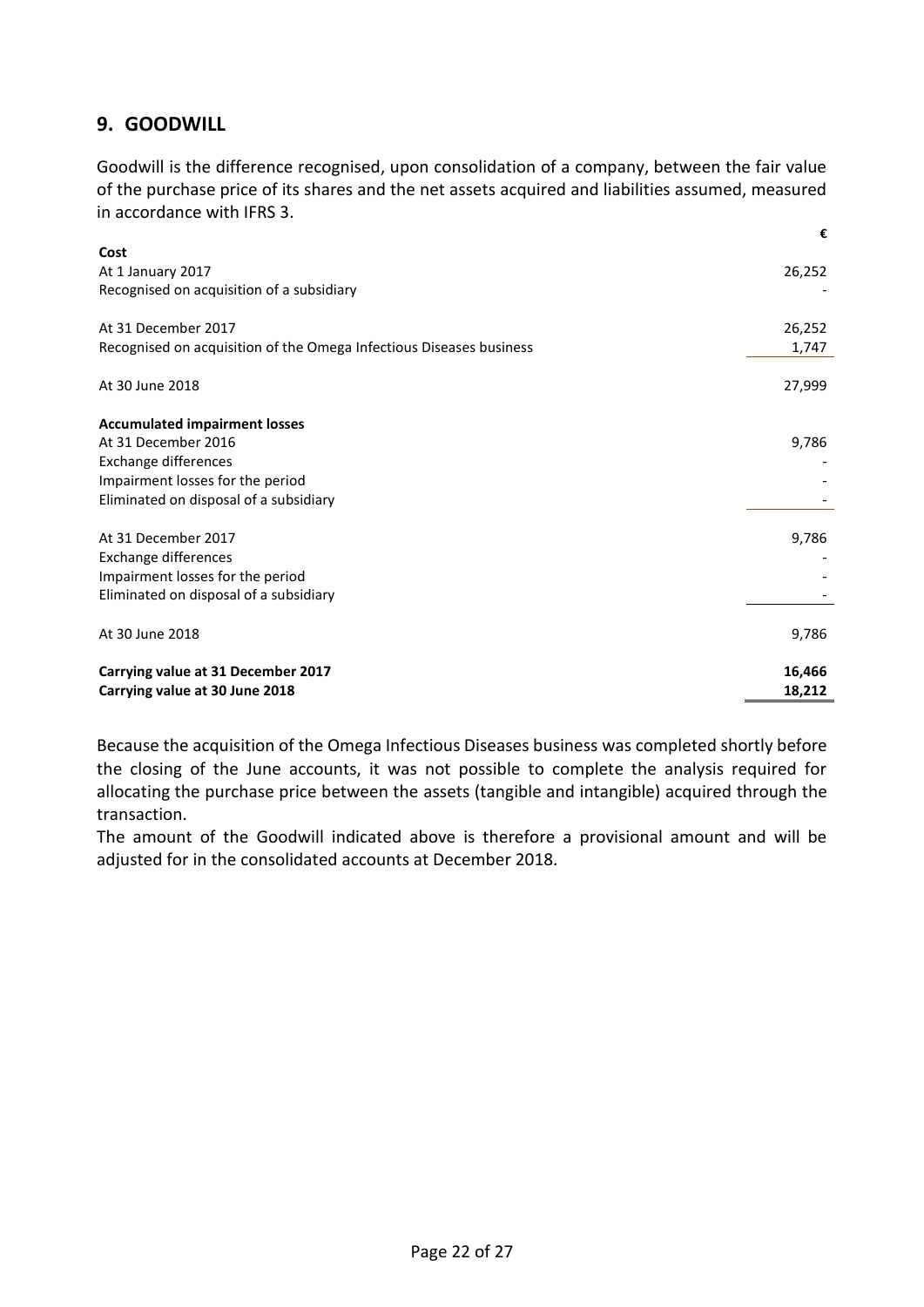### **10.INVENTORIES AND WORK IN PROGRESS**

| Amounts in '000 € | (Unaudited)<br><b>Six months</b><br>ended 30 June<br>2018 | (Unaudited)<br>Six months<br>ended 30 June<br>2017 | (Audited)<br>Year ended<br>31 December<br>2017 |
|-------------------|-----------------------------------------------------------|----------------------------------------------------|------------------------------------------------|
|                   |                                                           |                                                    |                                                |
| Raw materials     | 1,255                                                     | 1,030                                              | 931                                            |
| Work in progress  | 312                                                       | 159                                                | 135                                            |
| Finished goods    | 1,187                                                     | 432                                                | 562                                            |
| Traded goods      | 362                                                       | 189                                                | 316                                            |
| Stock provisions  | $-2$                                                      |                                                    | $-2$                                           |
|                   |                                                           |                                                    |                                                |
| <b>Total</b>      | 3,113                                                     | 1,810                                              | 1,942                                          |

The cost of inventories recognised as an expense includes €2,000 (Dec. 2017: €2,000) in respect of write-downs of inventory to net realisable value.

As part of the Omega Infectious Diseases business acquisition approximately €662,000 of stock was acquired, based on the value in Omega's balance sheet, and is included in the June 2018 balance. Both the Primerdesign and the NOVAprep business have increased their product stock levels since the end of the year to meet the expected demand in the second half of the year.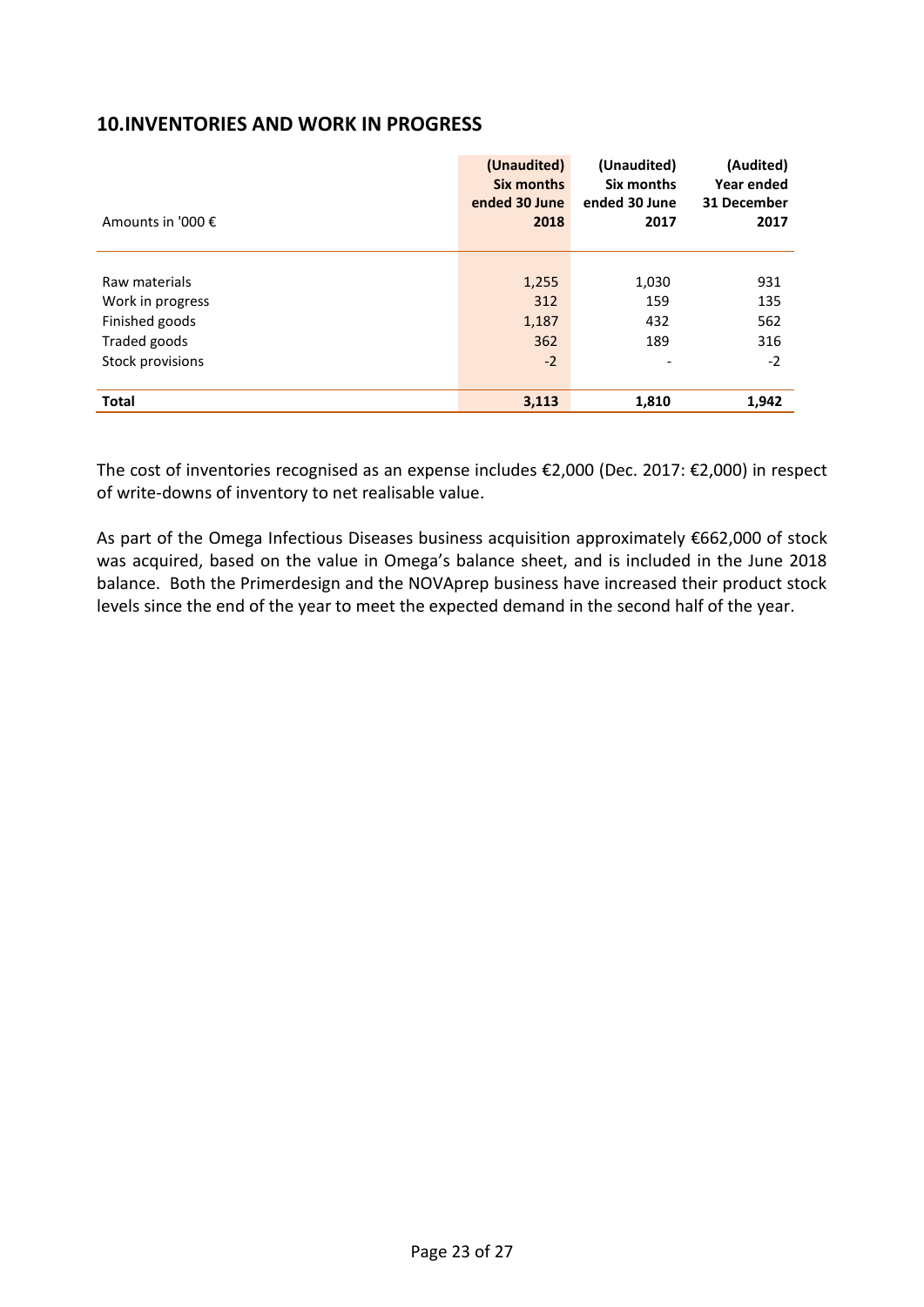### **11.BORROWINGS**

The following tables show borrowings and financial liabilities carried at amortised cost.

### o Maturities as of 30 June 2018

| Amounts in '000 €                  | Amount due for<br>settlement within<br>12 months | Amount due for<br>settlement after 12<br>months | Total |
|------------------------------------|--------------------------------------------------|-------------------------------------------------|-------|
| Bond notes                         | 3,009                                            | 3,145                                           | 6,155 |
| <b>Bank borrowings</b>             | 67                                               | 53                                              | 120   |
| Accrued interest on borrowings     | 23                                               |                                                 | 23    |
| <b>Total financial liabilities</b> | 3,099                                            | 3,199                                           | 6,298 |

#### Maturities as of 31 December 2017

| Amounts in '000 €                  | Amount due for<br>settlement within<br>12 months | Amount due for<br>settlement after 12<br>months | <b>Total</b> |
|------------------------------------|--------------------------------------------------|-------------------------------------------------|--------------|
| Bond notes                         | 2,664                                            | 1,028                                           | 3,692        |
| <b>Bank borrowings</b>             | 66                                               | 87                                              | 153          |
| Accrued interest on borrowings     | 49                                               |                                                 | 49           |
| <b>Total financial liabilities</b> | 2,778                                            | 1,115                                           | 3,894        |

As of 30 June 2018, the Group's financing primarily comprised:

- A bond subscribed by Kreos Capital IV Ltd in the amount of €3,500,000 on 15 July 2015, with an interest rate of 12.5 % for a term of 3 years;
- A bond subscribed by Kreos Capital V Ltd in the amount of €3,000,000 issued on 12 May 2016, with an interest rate of 12.5 % for a term of 3 years;
- A convertible bond subscribed by Vatel in the amount of €1,500,000 issued on 31 March 2017, with an interest rate of 7.9 % for a term of 3 years;
- A convertible bond subscribed by Vatel in the amount of €4,000,000 issued on 30 June 2018, with an interest rate of 7.4 % for a term of 3 years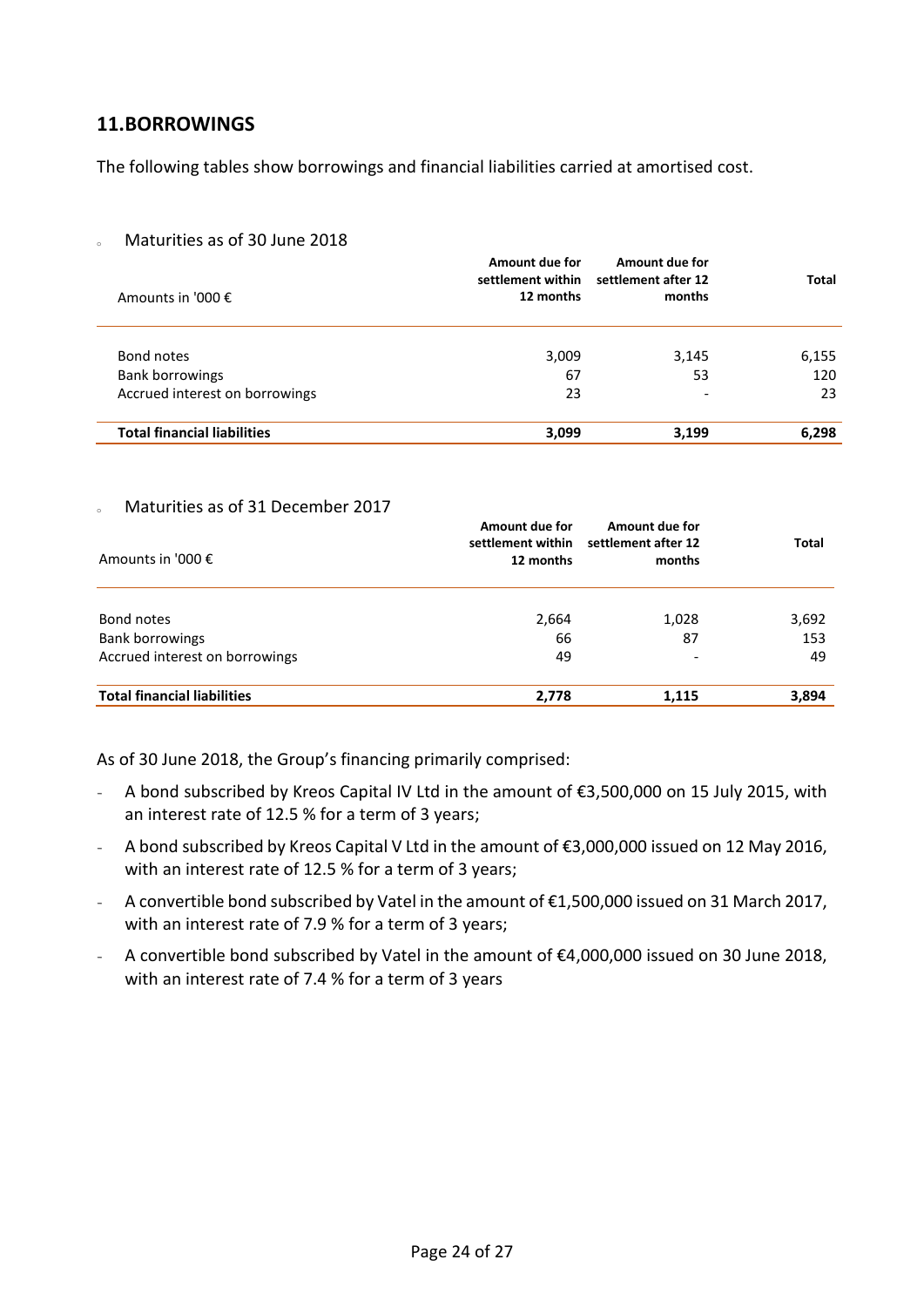### **12.CONTINGENT CONSIDERATION**

The contingent consideration relates to the acquisition of the Primerdesign shares in May 2016 and the acquisition of the Infectious Diseases business from Omega Diagnostics Ltd Company in June 2018.

| Amounts in 000' $\epsilon$                     | (Unaudited)              | (Unaudited)   | (Audited)   |
|------------------------------------------------|--------------------------|---------------|-------------|
|                                                | Six months               | Six months    | Year ended  |
|                                                | ended 30 June            | ended 30 June | 31 December |
|                                                | 2018                     | 2017          | 2017        |
| Contingent consideration (non-current portion) | $\overline{\phantom{a}}$ | 1,664         | 1,126       |
| Contingent consideration (current portion)     | 1,552                    | 1,000         |             |
|                                                | 1,552                    | 2,664         | 1.126       |

The movement in the liability between the 31 December 2017 and 30 June 2018 is due to the acquisition of the Omega Infectious Diseases business acquisition. The payment of the contingent liability is expected to occur within twelve months.

### **13.OTHER LONG TERM LIABILITIES**

The long-term management incentive plan launched in November 2017 was transferred from a long term provision account to a long-term liability account and now stands at €132,000. Its balance at 31 December 2017 was €18,000 which sat as a long term provision.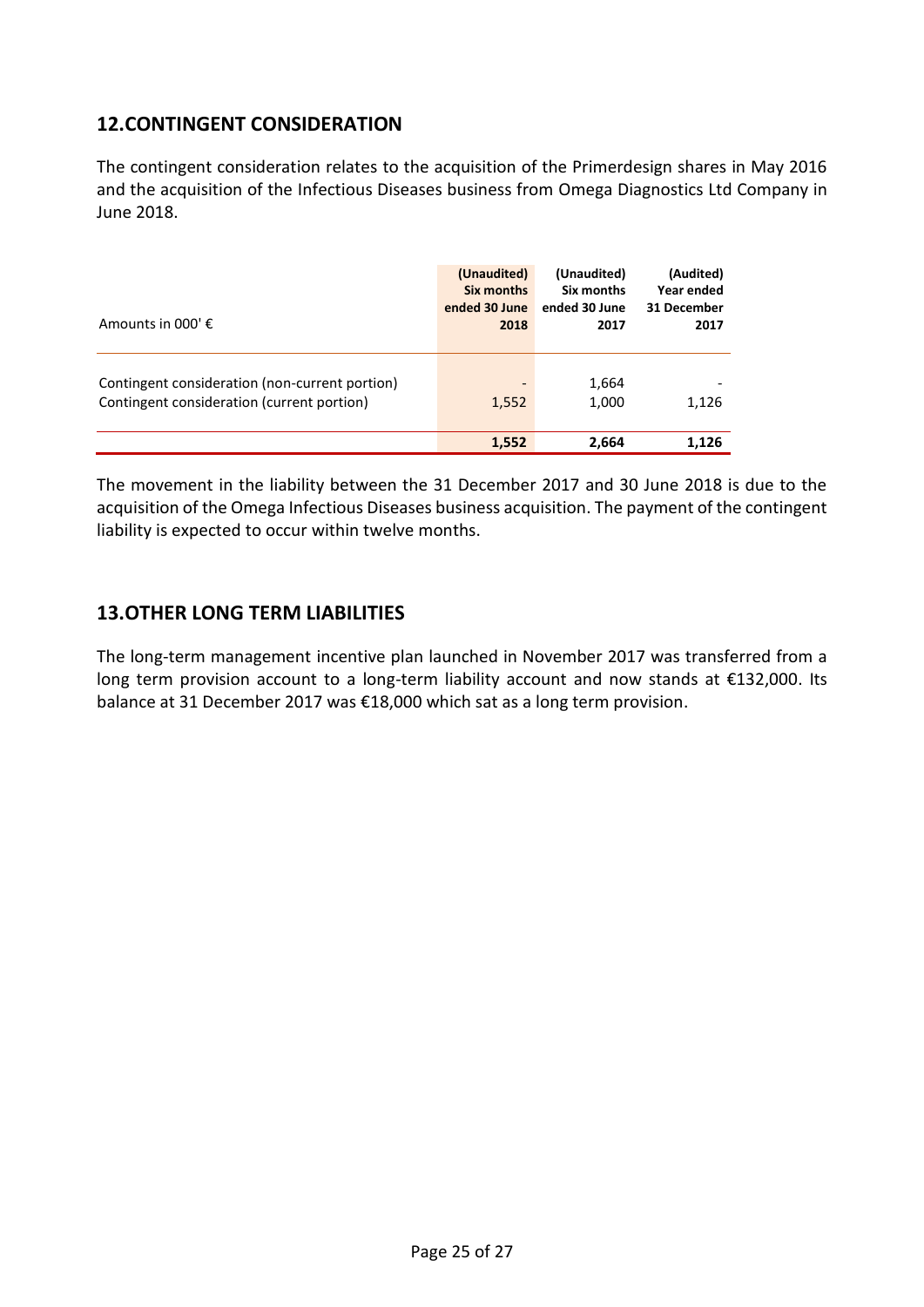### **14.ACQUISITION OF SUBSIDIARIES**

On 28 June 2018, the UK Company Lab21 Healthcare Ltd completed an asset purchase agreement for the Infection Diseases business of the company called Omega Diagnostics Ltd. The Infectious Diseases business specialises in the manufacture of a range of diagnostic kits, in particular for syphilis and febrile antigens, as well as a range of latex serology tests for rheumatoid factor, Creactive protein, antistreptolysin and systemic lupus erythematosus.

Under IFRS rules, this acquisition is considered as an activity. It includes various assets, such as equipment, stock, trademarks and patents. It also includes 2 employees, whose employment contracts were transferred to Lab21 Healthcare Ltd via the TUPE process under which employees in the UK transfer with the activity on the same employment term.

The purchase price was €2,456,000 (£2,175,000) broken down as follows:

| Cash disbursed                                                                        | €2,032k |
|---------------------------------------------------------------------------------------|---------|
| Deferred consideration for successfully supporting and handling over manufacturing    | €198k   |
| Deferred consideration for successfully achieving a Category 3 facility accreditation | €226k   |
| <b>Total purchase price</b>                                                           | €2,456k |
| The assets acquired and the liabilities assumed are as follows:                       |         |
| Net property, plant and equipment and intangible assets                               | €47k    |
| Inventories                                                                           | €662k   |
| Fair value of assets acquired and liabilities assumed                                 | €709k   |
| Goodwill                                                                              | €1.747k |

Goodwill is a residual component calculated as the difference between the purchase price for the acquisition of control and the fair value of the assets acquired and liabilities assumed. It includes unrecognised assets such as the value of the personnel and know-how of the acquiree.

As mentioned previously the amount of goodwill is a provisional amount and will be adjusted for in the consolidated accounts at December 2018.